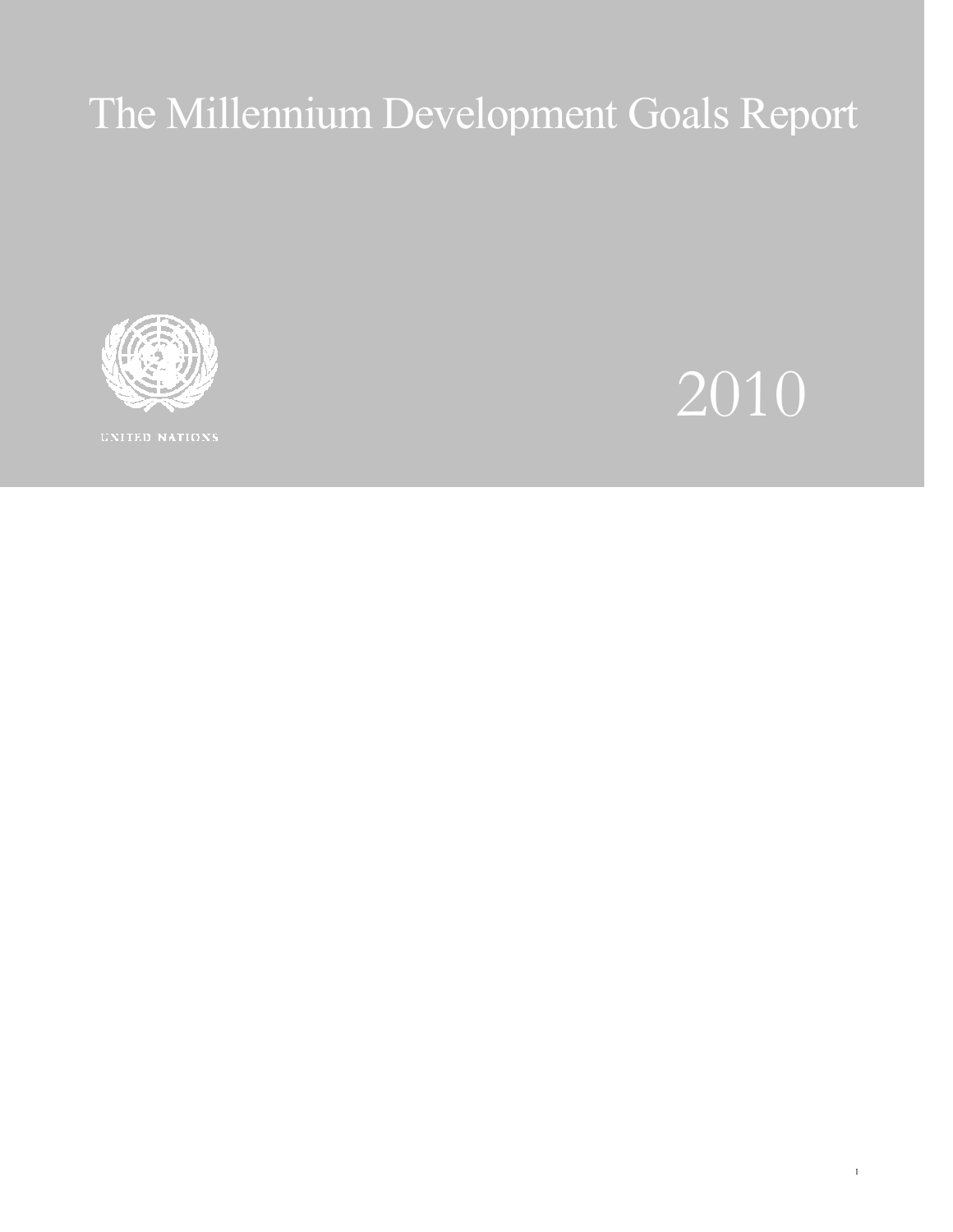Eradicate extreme poverty and hunger

# Target 1.A

Halve, between 1990 and 2015, the proportion of people whose income is less than one dollar a day

#### **Indicator 1.1**

Proportion of population living below \$1 (PPP) per day

| Percentage of people living on less than \$1.25 purchasing power parity | (2005 PPP) per day $\frac{1}{2}$ |      |      |
|-------------------------------------------------------------------------|----------------------------------|------|------|
|                                                                         | 1990                             | 1999 | 2005 |
| Developing Regions                                                      | 45.7                             | 33.0 | 26.6 |
| Northern Africa                                                         | 4.5                              | 4.4  | 2.6  |
| Sub-Saharan Africa                                                      | 57.5                             | 58.3 | 50.9 |
| Latin America and the Caribbean                                         | 11.3                             | 10.9 | 8.2  |
| Caribbean                                                               | 28.8                             | 25.4 | 25.8 |
| Latin America                                                           | 10.5                             | 10.2 | 7.4  |
| Eastern Asia                                                            | 60.1                             | 35.6 | 15.9 |
| Southern Asia                                                           | 49.5                             | 42.2 | 38.6 |
| Southern Asia excluding India                                           | 44.6                             | 35.3 | 30.7 |
| South-Eastern Asia                                                      | 39.2                             | 35.3 | 18.9 |
| Western Asia                                                            | 2.2                              | 4.1  | 5.8  |
| Oceania                                                                 |                                  |      |      |
| Commonwealth of Independent States (CIS)                                | 2.7                              | 7.8  | 5.3  |
| CIS, Asia                                                               | 6.3                              | 22.3 | 19.2 |
| CIS, Europe                                                             | 1.6                              | 3.0  | 0.3  |
| Transition countries in South-Eastern Europe                            | 0.1                              | 1.9  | 0.5  |
| Least Developed Countries (LDCs)                                        | 63.3                             | 60.4 | 53.4 |
| Landlocked Developing Countries (LLDCs)                                 | 49.1                             | 50.7 | 42.8 |
| Small Island Developing States (SIDS)                                   | 32.4                             | 27.7 | 27.5 |

 $\frac{1}{2}$  High-income economies, as defined by the World Bank, are excluded.<br>2 Estimates by the World Bank, March 2010.

#### **Indicator 1.2**

Poverty gap ratio

| Poverty gap ratio at \$1.25 a day (2005 PPP), percentage |      |      | 11, 21 |
|----------------------------------------------------------|------|------|--------|
|                                                          | 1990 | 1999 | 2005   |
| Developing Regions                                       | 15.6 | 11.6 | 8.0    |
| Northern Africa                                          | 0.8  | 0.8  | 0.5    |
| Sub-Saharan Africa                                       | 26.3 | 25.8 | 20.7   |
| Latin America and the Caribbean                          | 3.9  | 3.8  | 2.8    |
| Caribbean                                                | 13.4 | 12.7 | 12.8   |
| Latin America                                            | 3.5  | 3.4  | 2.3    |
| Eastern Asia                                             | 20.7 | 11.1 | 4.0    |
| Southern Asia                                            | 14.5 | 11.2 | 9.8    |
| Southern Asia excluding India                            | 14.2 | 9.9  | 8.1    |
| South-Eastern Asia                                       | 11.1 | 9.6  | 4.2    |
| Western Asia                                             | 0.6  | 1.0  | 1.5    |
| Oceania                                                  |      |      |        |
| Commonwealth of Independent States (CIS)                 | 0.9  | 2.5  | 1.5    |
| CIS, Asia                                                | 2.1  | 7.5  | 5.4    |
| CIS, Europe                                              | 0.5  | 0.8  | 0.1    |
| Transition countries in South-Eastern Europe             | 0.0  | 0.5  | 0.2    |
| Least Developed Countries (LDCs)                         | 27.5 | 24.7 | 19.9   |
| Landlocked Developing Countries (LLDCs)                  | 21.9 | 20.2 | 15.5   |
| Small Island Developing States (SIDS)                    | 14.4 | 12.3 | 11.9   |

 $\mu$  The poverty gap ratio measures the magnitude of poverty. Expressed as a percentage of<br>the poverty line, it is the result of multiplying the proportion of people who live below the<br>poverty line by the difference betwe

# **Indicator 1.3**

Share of poorest quintile in national consumption

(No new global or regional data are available. Data presented are from 2008 report.)

| Share of poorest quintile in national consumption |      |
|---------------------------------------------------|------|
|                                                   | 2005 |
| Northern Africa                                   | 6.1  |
| Sub-Saharan Africa                                | 3.6  |
| Latin America and the Caribbean                   | 2.9  |
| Eastern Asia                                      | 4.3  |
| Southern Asia                                     | 7.4  |
| South-Eastern Asia                                | 5.7  |
| Western Asia                                      | 6.2  |
| Commonwealth of Independent States (CIS)          | 7.0  |
| Transition countries in South-Eastern Europe      | 8.2  |

 $1/$  High-income economies, as defined by the World Bank, are excluded.

# Target 1.B

Achieve full and productive employment and decent work for all, including women and young people

### **Indicator 1.4**

Growth rate of GDP per person employed

(a) Annual growth rate

| Annual growth rate of GDP per person employed, percentage |        |                   |
|-----------------------------------------------------------|--------|-------------------|
|                                                           | 1998   | 2009 <sup>p</sup> |
| World                                                     | 0.9    | $-2.1$            |
| Developing Regions                                        | 0.5    | 0.6               |
| Northern Africa                                           | 1.3    | 1.0               |
| Sub-Saharan Africa                                        | $-0.9$ | $-1.8$            |
| Latin America and the Caribbean                           | 0.2    | $-3.4$            |
| Eastern Asia                                              | 3.2    | 5.4               |
| Southern Asia                                             | 2.3    | 1.9               |
| South-Eastern Asia                                        | $-8.5$ | $-1.7$            |
| Western Asia                                              | 0.0    | $-1.5$            |
| Oceania                                                   | $-5.6$ | $-1.3$            |
| Commonwealth of Independent States (CIS)                  | $-2.3$ | $-5.2$            |
| CIS, Asia                                                 | 0.5    | $-0.4$            |
| CIS, Europe                                               | $-2.1$ | $-5.4$            |
| <b>Developed Regions</b>                                  | 1.7    | $-1.2$            |
| Transition countries in South-Eastern Europe              | 0.4    | $-3.2$            |
| Least Developed Countries (LDCs)                          | 1.3    | 0.7               |
| Landlocked Developing Countries (LLDCs)                   | $-0.3$ | $-0.9$            |
| Small Island Developing States (SIDS)                     | $-0.4$ | $-2.8$            |

<sup>p</sup> Preliminary data.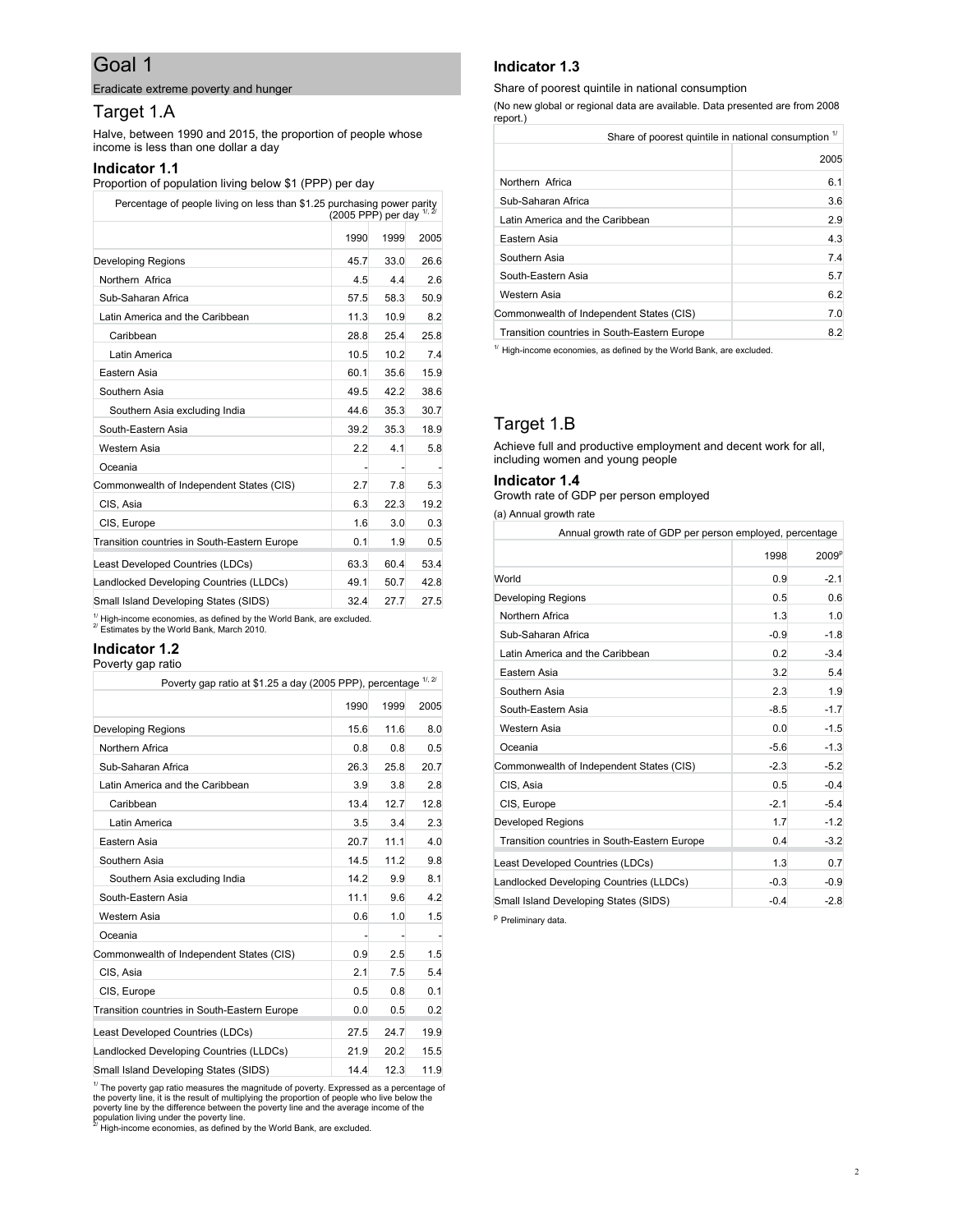(b) GDP per person employed

| GDP per person employed, in 2005 US dollars (PPP) |        |            |  |  |
|---------------------------------------------------|--------|------------|--|--|
|                                                   | 1998   | $2009^{p}$ |  |  |
| World                                             | 17,457 | 21,172     |  |  |
| Developing Regions                                | 7,816  | 11,559     |  |  |
| Northern Africa                                   | 15,806 | 18,368     |  |  |
| Sub-Saharan Africa                                | 4,381  | 5,135      |  |  |
| Latin America and the Caribbean                   | 21,170 | 22,214     |  |  |
| Eastern Asia                                      | 5,370  | 11,952     |  |  |
| Southern Asia                                     | 5,030  | 7,794      |  |  |
| South-Eastern Asia                                | 6,744  | 9,089      |  |  |
| Western Asia                                      | 33,084 | 39,559     |  |  |
| Oceania                                           | 5,954  | 5,564      |  |  |
| Commonwealth of Independent States (CIS)          | 12,875 | 21,181     |  |  |
| CIS, Asia                                         | 6,453  | 11,886     |  |  |
| CIS, Europe                                       | 14,695 | 24,399     |  |  |
| Developed Regions                                 | 61,156 | 69,841     |  |  |
| Transition countries in South-Eastern Europe      | 15,490 | 25,150     |  |  |
| Least Developed Countries (LDCs)                  | 2,062  | 2,974      |  |  |
| Landlocked Developing Countries (LLDCs)           | 3,519  | 4,828      |  |  |
| Small Island Developing States (SIDS)             | 20,926 | 23,846     |  |  |

/p Preliminary data.

# **Indicator 1.5**

Employment-to-population ratio

(a) Total

| Employment-to-population ratio, percentage   |      |      |            |
|----------------------------------------------|------|------|------------|
|                                              | 1991 | 2000 | $2009^{p}$ |
| World                                        | 62.2 | 61.2 | 60.4       |
| Developing Regions                           | 64.2 | 62.9 | 61.7       |
| Northern Africa                              | 43.9 | 43.4 | 46.0       |
| Sub-Saharan Africa                           | 63.5 | 64.1 | 64.9       |
| Latin America and the Caribbean              | 56.3 | 57.9 | 60.0       |
| Eastern Asia                                 | 74.5 | 73.1 | 69.8       |
| Southern Asia                                | 57.6 | 56.0 | 55.4       |
| South-Eastern Asia                           | 68.0 | 66.5 | 65.6       |
| Western Asia                                 | 48.6 | 46.4 | 44.3       |
| Oceania                                      | 65.5 | 66.3 | 66.8       |
| Commonwealth of Independent States (CIS)     | 57.9 | 54.0 | 56.9       |
| CIS, Asia                                    | 57.4 | 55.7 | 59.3       |
| CIS, Europe                                  | 58.0 | 53.6 | 56.1       |
| <b>Developed Regions</b>                     | 56.5 | 56.5 | 55.3       |
| Transition countries in South-Eastern Europe | 53.4 | 51.9 | 47.7       |
| Least Developed Countries (LDCs)             | 70.7 | 69.3 | 69.0       |
| Landlocked Developing Countries (LLDCs)      | 66.1 | 66.0 | 68.3       |
| Small Island Developing States (SIDS)        | 54.8 | 56.6 | 57.7       |

/p Preliminary data.

(b) Men, women and youth

| Employment-to-population ratio, percentage, 2009 <sup>/p</sup> |      |             |      |
|----------------------------------------------------------------|------|-------------|------|
|                                                                | Men  | Women Youth |      |
| World                                                          | 72.8 | 48.0        | 44.2 |
| <b>Developing Regions</b>                                      | 75.5 | 47.8        | 45.0 |
| Northern Africa                                                | 70.1 | 22.2        | 29.4 |
| Sub-Saharan Africa                                             | 74.5 | 55.5        | 49.0 |
| Latin America and the Caribbean                                | 74.3 | 46.5        | 43.6 |
| Eastern Asia                                                   | 75.4 | 64.0        | 53.9 |
| Southern Asia                                                  | 77.2 | 32.5        | 41.2 |
| South-Eastern Asia                                             | 77.6 | 53.9        | 43.6 |
| Western Asia                                                   | 66.4 | 20.4        | 26.0 |
| Oceania                                                        | 71.2 | 62.4        | 52.8 |
| Commonwealth of Independent States (CIS)                       | 62.9 | 51.8        | 34.9 |
| CIS, Asia                                                      | 65.6 | 53.4        | 38.6 |
| CIS, Europe                                                    | 61.9 | 51.3        | 32.8 |
| <b>Developed Regions</b>                                       | 62.9 | 48.1        | 41.0 |
| Transition countries in South-Eastern Europe                   | 55.0 | 40.8        | 24.1 |
| Least Developed Countries (LDCs)                               | 79.3 | 58.9        | 55.9 |
| Landlocked Developing Countries (LLDCs)                        | 76.6 | 60.4        | 55.0 |
| Small Island Developing States (SIDS)                          | 69.8 | 45.8        | 43.0 |

/p Preliminary data.

#### **Indicator 1.6**

Proportion of employed people living below \$1 (PPP) per day

| Employed people living below \$1.25 (PPP) per day, percentage of total |      |      | employment         |
|------------------------------------------------------------------------|------|------|--------------------|
|                                                                        | 1991 | 2000 | 2009 <sup>/f</sup> |
| World                                                                  | 42.9 | 32.6 | 24.8               |
| Developing Regions                                                     | 56.3 | 41.3 | 30.7               |
| Northern Africa                                                        | 6.4  | 5.5  | 4.3                |
| Sub-Saharan Africa                                                     | 66.8 | 66.1 | 63.5               |
| Latin America and the Caribbean                                        | 12.7 | 12.9 | 8.5                |
| Eastern Asia                                                           | 67.4 | 36.5 | 12.6               |
| Southern Asia                                                          | 60.9 | 53.3 | 51.3               |
| South-Eastern Asia                                                     | 53.5 | 41.8 | 27.6               |
| Western Asia                                                           | 8.7  | 8.6  | 11.5               |
| Oceania                                                                | 51.6 | 47.4 | 49.7               |
| Commonwealth of Independent States (CIS)                               | 4.6  | 7.7  | 5.6                |
| CIS. Asia                                                              | 16.2 | 25.5 | 21.3               |
| CIS, Europe                                                            | 1.7  | 2.6  | 0.2                |
| <b>Developed Regions</b>                                               | 0.0  | 0.0  | 0.0                |
| Transition countries in South-Eastern Europe                           | 0.6  | 0.9  | 0.6                |
| Least Developed Countries (LDCs)                                       | 70.5 | 70.7 | 65.8               |
| Landlocked Developing Countries (LLDCs)                                | 57.7 | 58.7 | 52.5               |
| Small Island Developing States (SIDS)                                  | 17.1 | 20.4 | 24.0               |

/f Forecast.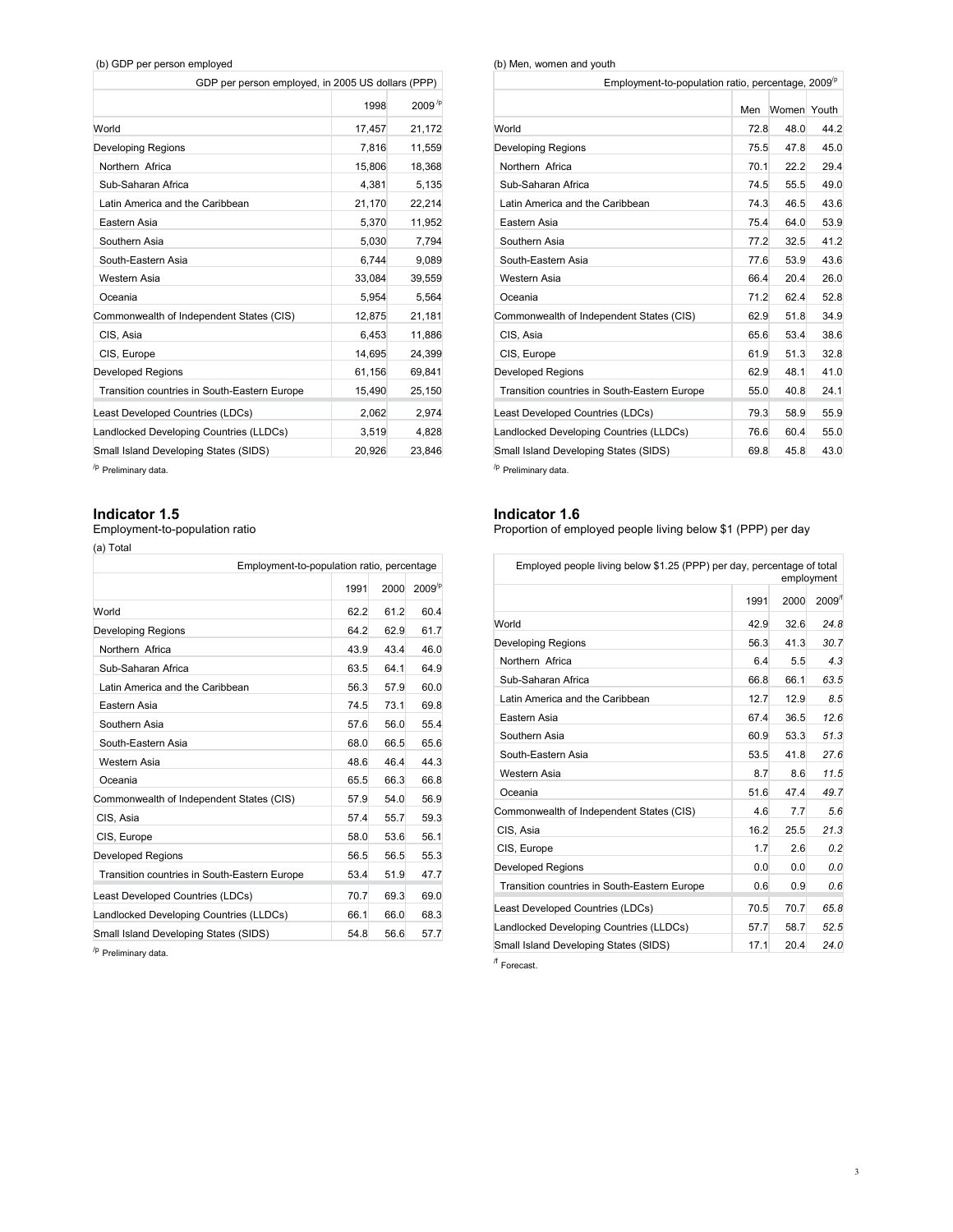# **Indicator 1.7**

Proportion of own-account and contributing family workers in total employment

(a) Both sexes

| Own-account and contributing family workers, percentage of total |      |      | employment  |
|------------------------------------------------------------------|------|------|-------------|
|                                                                  | 1991 | 2000 | $2009^{11}$ |
| World                                                            | 55.4 | 52.8 | 50.6        |
| Developing Regions                                               | 69.2 | 64.0 | 60.2        |
| Northern Africa                                                  | 36.7 | 31.5 | 33.9        |
| Sub-Saharan Africa                                               | 82.7 | 81.0 | 76.6        |
| Latin America and the Caribbean                                  | 35.4 | 34.4 | 31.9        |
| Eastern Asia                                                     | 69.2 | 59.0 | 53.3        |
| Southern Asia                                                    | 81.5 | 79.8 | 76.6        |
| South-Eastern Asia                                               | 68.9 | 64.8 | 61.3        |
| Western Asia                                                     | 42.4 | 33.2 | 28.5        |
| Oceania                                                          | 72.4 | 74.1 | 78.6        |
| Commonwealth of Independent States (CIS)                         | 13.0 | 20.5 | 18.7        |
| CIS, Asia                                                        | 43.0 | 49.8 | 44.0        |
| CIS, Europe                                                      | 5.3  | 12.0 | 10.0        |
| <b>Developed Regions</b>                                         | 12.1 | 11.0 | 10.6        |
| Transition countries in South-Eastern Europe                     | 23.3 | 34.1 | 28.5        |
| Least Developed Countries (LDCs)                                 | 87.2 | 85.0 | 82.9        |
| Landlocked Developing Countries (LLDCs)                          | 74.2 | 76.9 | 73.6        |
| Small Island Developing States (SIDS)                            | 33.5 | 37.3 | 39.6        |
| <sup>/f</sup> Forecast.                                          |      |      |             |

#### (b) Men

| Own-account and contributing family workers, percentage of total |      |      | employment        |
|------------------------------------------------------------------|------|------|-------------------|
|                                                                  | 1991 | 2000 | 2009 <sup>1</sup> |
| World                                                            | 53.0 | 51.3 | 49.4              |
| Developing Regions                                               | 64.7 | 60.8 | 57.3              |
| Northern Africa                                                  | 32.9 | 28.2 | 27.7              |
| Sub-Saharan Africa                                               | 78.1 | 76.4 | 70.6              |
| Latin America and the Caribbean                                  | 34.8 | 34.6 | 32.3              |
| Eastern Asia                                                     | 63.1 | 54.4 | 49.5              |
| Southern Asia                                                    | 77.8 | 76.7 | 73.6              |
| South-Eastern Asia                                               | 64.3 | 61.1 | 58.3              |
| Western Asia                                                     | 36.2 | 29.3 | 26.1              |
| Oceania                                                          | 67.3 | 68.4 | 73.1              |
| Commonwealth of Independent States (CIS)                         | 14.7 | 21.2 | 20.2              |
| CIS, Asia                                                        | 46.9 | 50.6 | 45.2              |
| CIS, Europe                                                      | 6.0  | 12.3 | 11.0              |
| <b>Developed Regions</b>                                         | 12.0 | 11.6 | 11.8              |
| Transition countries in South-Eastern Europe                     | 21.6 | 33.2 | 30.2              |
| Least Developed Countries (LDCs)                                 | 83.0 | 80.4 | 79.2              |
| Landlocked Developing Countries (LLDCs)                          | 71.9 | 73.9 | 70.0              |
| Small Island Developing States (SIDS)<br><sup>/f</sup> Forecast. | 32.4 | 36.9 | 39.8              |

#### (c) Women

| Own-account and contributing family workers, percentage of total |      |      | employment         |
|------------------------------------------------------------------|------|------|--------------------|
|                                                                  | 1991 | 2000 | 2009 <sup>/f</sup> |
| World                                                            | 59.2 | 55.1 | 52.3               |
| <b>Developing Regions</b>                                        | 76.7 | 69.3 | 64.7               |
| Northern Africa                                                  | 49.9 | 42.3 | 53.3               |
| Sub-Saharan Africa                                               | 89.0 | 87.3 | 84.3               |
| Latin America and the Caribbean                                  | 36.5 | 34.1 | 31.3               |
| Eastern Asia                                                     | 76.7 | 64.7 | 57.8               |
| Southern Asia                                                    | 90.9 | 88.1 | 83.9               |
| South-Eastern Asia                                               | 75.1 | 69.9 | 65.4               |
| Western Asia                                                     | 62.9 | 47.3 | 36.8               |
| Oceania                                                          | 79.1 | 80.9 | 84.9               |
| Commonwealth of Independent States (CIS)                         | 11.1 | 19.7 | 17.2               |
| CIS, Asia                                                        | 38.4 | 48.8 | 42.6               |
| CIS, Europe                                                      | 4.5  | 11.7 | 8.9                |
| <b>Developed Regions</b>                                         | 12.3 | 10.2 | 9.1                |
| Transition countries in South-Eastern Europe                     | 25.4 | 35.1 | 26.4               |
| Least Developed Countries (LDCs)                                 | 92.9 | 91.2 | 87.7               |
| Landlocked Developing Countries (LLDCs)                          | 77.2 | 80.7 | 78.0               |
| Small Island Developing States (SIDS)                            | 35.5 | 37.8 | 39.2               |
| <sup>ff</sup> Forecast.                                          |      |      |                    |

# Target 1.C

Halve, between 1990 and 2015, the proportion of people who suffer from hunger

# **Indicator 1.8**

Prevalence of underweight children under-five years of age (a) Total

| Children under-five years of age who are underweight <sup>1</sup> , percentage |      |      |
|--------------------------------------------------------------------------------|------|------|
|                                                                                | 1990 | 2008 |
| Developing Regions                                                             | 31   | 26   |
| Northern Africa                                                                | 11   |      |
| Sub-Saharan Africa                                                             | 31   | 27   |
| Latin America and the Caribbean                                                | 11   | 6    |
| Eastern Asia                                                                   | 17   | 7    |
| Eastern Asia excluding China                                                   | 12   | 6    |
| Southern Asia                                                                  | 51   | 46   |
| Southern Asia excluding India                                                  | 49   | 35   |
| South-Eastern Asia                                                             | 37   | 25   |
| Western Asia                                                                   | 14   | 14   |
| Oceania                                                                        |      |      |

/f Compared to NCHS reference population.

4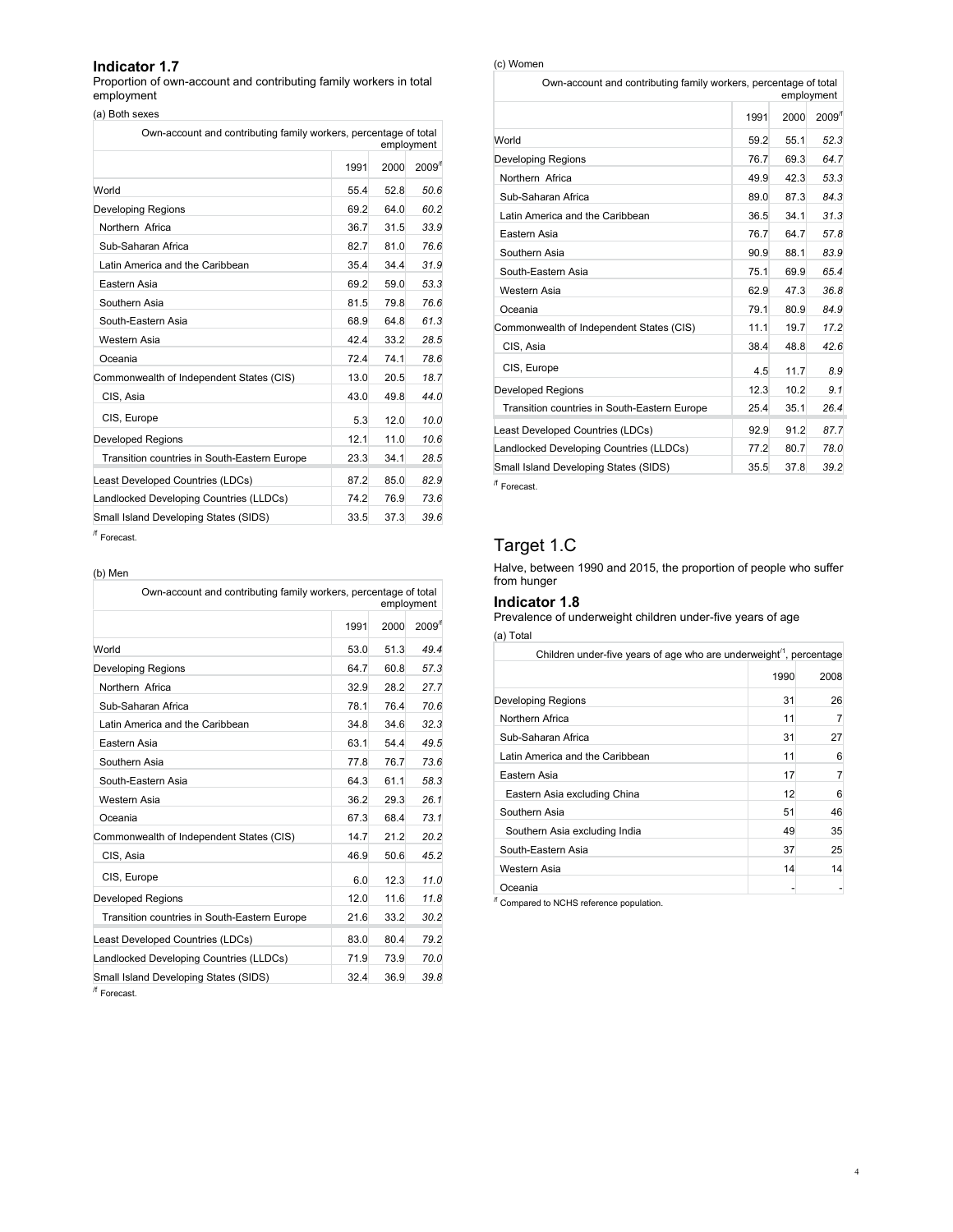(b) By sex

| Children under-five years of age who are underweight, 2003-2008, |      |       | percentage       |
|------------------------------------------------------------------|------|-------|------------------|
|                                                                  | Boys | Girls | Boys/Girls Ratio |
| Developing Regions                                               | 28   | 29    | 0.97             |
| Northern Africa                                                  |      |       |                  |
| Sub-Saharan Africa                                               | 28   | 26    | 1.08             |
| Latin America and the Caribbean                                  | 8    | 7     | 1.14             |
| Eastern Asia                                                     |      |       |                  |
| Eastern Asia excluding China                                     | 10   | 11    | 0.93             |
| Southern Asia                                                    | 46   | 49    | 0.94             |
| Southern Asia excluding India                                    | 42   | 46    | 0.92             |
| South-Eastern Asia                                               | 25   | 25    | 1.00             |
| Western Asia                                                     | 20   | 19    | 1.05             |
| Oceania                                                          |      |       |                  |
| Commonwealth of Independent<br>States (CIS)                      | 5    | 5     | 1.00             |
| CIS, Asia                                                        | 7    | 7     | 1.00             |
| CIS, Europe                                                      |      |       |                  |
| Transition countries of South-Eastern<br>Europe                  | 3    | 3     | 1.13             |

/f Compared to NCHS reference population.

# (c) By residence

| Children under-five years of age who are underweight, 2003-2008, |       | percentage     |
|------------------------------------------------------------------|-------|----------------|
|                                                                  | Rural | Urban          |
| Developing Regions                                               | 32    | 18             |
| Northern Africa                                                  | 8     | 6              |
| Sub-Saharan Africa                                               | 30    | 19             |
| Latin America and the Caribbean                                  | 12    | 5              |
| Eastern Asia                                                     | 9     | $\overline{2}$ |
| Eastern Asia excluding China                                     | 6     | 7              |
| Southern Asia                                                    | 50    | 39             |
| Southern Asia excluding India                                    | 39    | 47             |
| South-Eastern Asia                                               | 27    | 21             |
| Western Asia                                                     | 21    | 8              |
| Oceania                                                          |       |                |
| Commonwealth of Independent States (CIS)                         |       |                |
| CIS, Asia                                                        | 8     | 5              |
| Transition countries of South-Eastern Europe                     | 3     | 3              |
| <sup>/f</sup> Compared to NCHS reference population.             |       |                |

# (c) By household wealth

| Children under-five years of age who are underweight, 2003-2008, |                     | percentage          |
|------------------------------------------------------------------|---------------------|---------------------|
|                                                                  | Poorest<br>quintile | Richest<br>quintile |
| Developing Regions                                               | 43                  | 19                  |
| Northern Africa                                                  | 10                  | 5                   |
| Sub-Saharan Africa                                               | 34                  | 17                  |
| Latin America and the Caribbean                                  |                     |                     |
| Eastern Asia                                                     |                     |                     |
| Eastern Asia excluding China                                     | 8                   | 4                   |
| Southern Asia                                                    | 60                  | 26                  |
| Southern Asia excluding India                                    | 54                  | 29                  |
| South-Eastern Asia                                               |                     |                     |
| Western Asia                                                     |                     |                     |
| Oceania                                                          |                     |                     |
| Commonwealth of Independent States (CIS)                         |                     |                     |
| CIS, Asia                                                        | 9                   |                     |

/f Compared to NCHS reference population.

#### **Indicator 1.9**

Proportion of population below minimum level of dietary energy consumption

| Percentage of undernourished in total population |            |         |                |
|--------------------------------------------------|------------|---------|----------------|
|                                                  | 1990-92    | 2000-02 | 2005-07        |
| World <sup>1/</sup>                              | 16         | 14      | 13             |
| Developing Regions <sup>1/</sup>                 | 20         | 16      | 16             |
| Northern Africa                                  | < 5        | < 5     | < 5            |
| Sub-Saharan Africa                               | 31         | 30      | 26             |
| Latin America and the Caribbean                  | 12         | 10      | 9              |
| Eastern Asia                                     | 18         | 10      | 10             |
| Eastern Asia excluding China                     | 8          | 13      | 12             |
| Southern Asia                                    | 21         | 20      | 21             |
| Southern Asia excluding India                    | 26         | 23      | 23             |
| South-Eastern Asia                               | 24         | 17      | 14             |
| Western Asia                                     | 5          | 8       | $\overline{7}$ |
| Oceania                                          |            |         |                |
| Commonwealth of Independent States<br>(CIS)      | $6^{2l}$   | 7       | < 5            |
| CIS, Asia                                        | $16^{27}$  | 17      | 9              |
| CIS, Europe                                      | $< 5^{27}$ | $5$     | < 5            |
| <b>Developed Regions</b>                         | < 5        | < 5     | < 5            |
| Transition countries of South-Eastern<br>Europe  | < 5        | < 5     | < 5            |
| Least Developed Countries (LDCs)                 | 40         | 36      | 32             |
| Landlocked Developing Countries (LLDCs)          | 34         | 30      | 26             |
| Small Island Developing States (SIDS)            | 24         | 21      | 21             |

 $1/$  Includes countries/territories from Oceania.

 $^{27}$  Refers to 1993-95.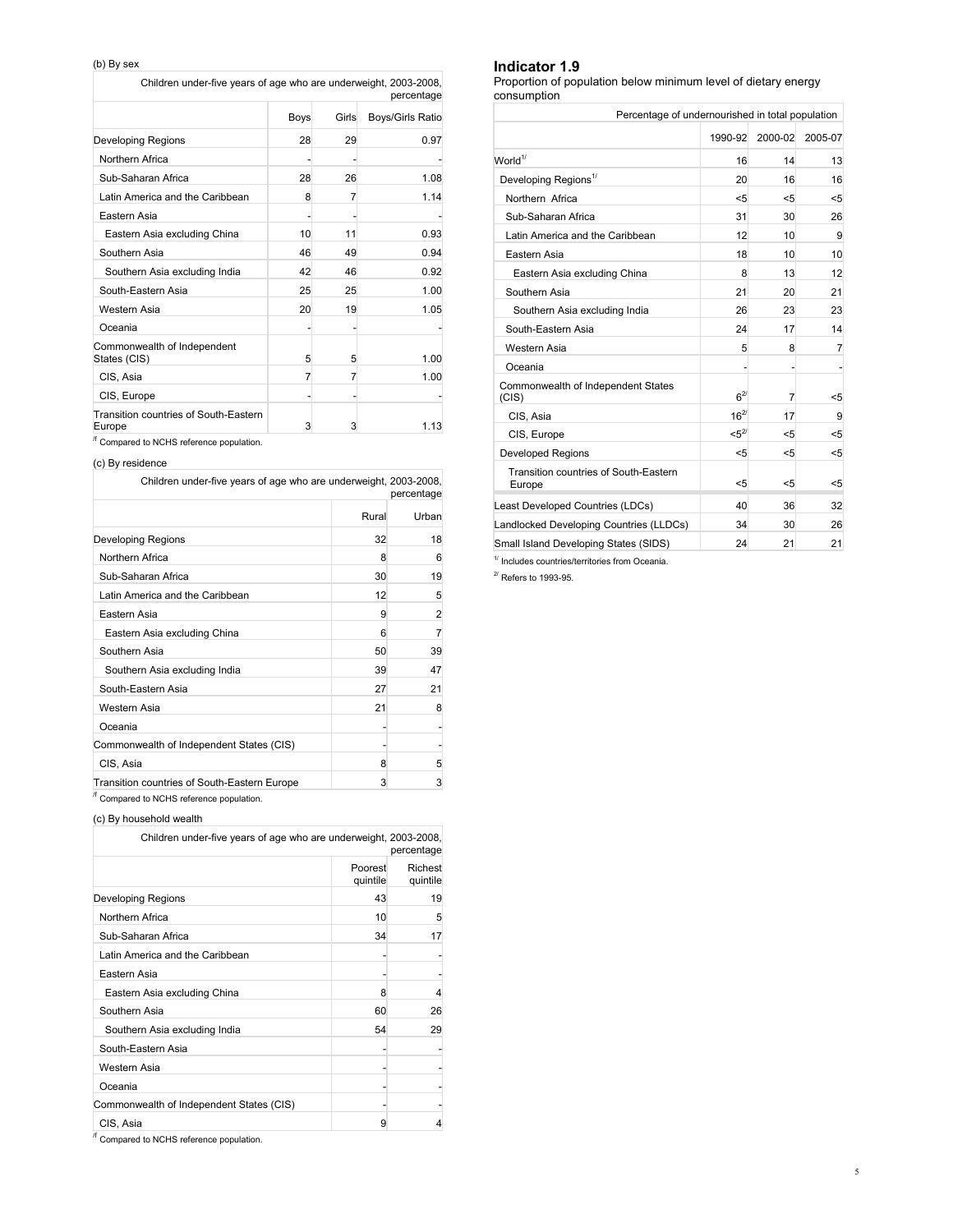#### Achieve universal primary education

# Target 2.A

Ensure that, by 2015, children everywhere, boys and girls alike, will be able to complete a full course of primary schooling

#### **Indicator 2.1**

Net enrolment ratio in primary education

(a) Total

| Primary- and secondary-level enrolees of official<br>primary school age per 100 children of the same age |      |      |      |  |
|----------------------------------------------------------------------------------------------------------|------|------|------|--|
|                                                                                                          | 1991 | 2000 | 2008 |  |
| World                                                                                                    | 82.2 | 84.3 | 89.6 |  |
| Developing Regions                                                                                       | 79.9 | 82.6 | 88.8 |  |
| Northern Africa                                                                                          | 80.2 | 88.0 | 94.4 |  |
| Sub-Saharan Africa                                                                                       | 53.4 | 60.3 | 76.4 |  |
| Latin America and the Caribbean                                                                          | 85.8 | 94.1 | 94.9 |  |
| Eastern Asia                                                                                             | 97.5 | 94.4 | 96.0 |  |
| Eastern Asia excluding China                                                                             | 98.1 | 97.6 | 98.0 |  |
| Southern Asia                                                                                            | 75.3 | 80.0 | 89.7 |  |
| Southern Asia excluding India                                                                            | 64.1 | 68.5 | 76.3 |  |
| South-Eastern Asia                                                                                       | 94.0 | 93.6 | 94.7 |  |
| Western Asia                                                                                             | 82.1 | 83.3 | 88.0 |  |
| Oceania                                                                                                  |      |      |      |  |
| Commonwealth of Independent States (CIS)                                                                 | 90.3 | 90.5 | 93.4 |  |
| CIS, Asia                                                                                                | 85.9 | 95.2 | 94.0 |  |
| CIS, Europe                                                                                              | 92.5 | 86.8 | 93.0 |  |
| <b>Developed Regions</b>                                                                                 | 97.1 | 97.5 | 96.1 |  |
| Least Developed Countries (LDCs)                                                                         | 52.3 | 59.5 | 78.8 |  |
| Landlocked Developing Countries (LLDCs)                                                                  | 55.1 | 65.4 | 81.6 |  |
| Small Island Developing States (SIDS)                                                                    | 71.2 | 80.1 | 75.8 |  |

| Primary- and secondary-level enrolees of official<br>primary school age per 100 children of the same age 1/ |      |       |      |       |             |       |
|-------------------------------------------------------------------------------------------------------------|------|-------|------|-------|-------------|-------|
|                                                                                                             | 1991 |       | 2000 |       | 2008        |       |
|                                                                                                             | Boys | Girls | Boys | Girls | <b>Boys</b> | Girls |
| World                                                                                                       | 86.1 | 78.0  | 87.0 | 81.5  | 90.6        | 88.6  |
| Developing Regions                                                                                          | 84.4 | 75.1  | 85.6 | 79.4  | 89.9        | 87.6  |
| Northern Africa                                                                                             | 86.9 | 73.3  | 90.7 | 85.2  | 96.3        | 92.5  |
| Sub-Saharan Africa                                                                                          | 58.0 | 48.8  | 63.9 | 56.6  | 78.3        | 74.5  |
| Latin America and the Caribbean                                                                             | 85.4 | 86.3  | 93.7 | 94.4  | 95.1        | 94.8  |
| Eastern Asia                                                                                                | 99.9 | 94.9  | 93.4 | 95.4  | 94.2        | 98.1  |
| Eastern Asia excluding China                                                                                | 98.1 | 98.2  | 98.1 | 97.0  | 98.3        | 97.7  |
| Southern Asia                                                                                               | 83.4 | 66.7  | 86.7 | 72.8  | 91.7        | 87.5  |
| Southern Asia excluding India                                                                               | 71.7 | 56.2  | 73.7 | 63.1  | 78.8        | 73.7  |
| South-Eastern Asia                                                                                          | 96.0 | 91.9  | 94.9 | 92.2  | 95.5        | 93.8  |
| Western Asia                                                                                                | 87.1 | 76.9  | 87.8 | 78.6  | 90.7        | 85.3  |
| Oceania                                                                                                     |      |       |      |       |             |       |
| Commonwealth of Independent<br>States (CIS)                                                                 | 91.0 | 89.7  | 90.8 | 90.1  | 93.5        | 93.4  |
| CIS, Asia                                                                                                   | 87.6 | 84.2  | 95.5 | 95.0  | 94.7        | 93.3  |
| CIS, Europe                                                                                                 | 92.7 | 92.4  | 87.2 | 86.3  | 92.6        | 93.5  |
| <b>Developed Regions</b>                                                                                    | 97.3 | 96.8  | 97.5 | 97.5  | 95.8        | 96.4  |
| Least Developed Countries (LDCs)                                                                            | 57.8 | 46.8  | 63.0 | 56.0  | 80.7        | 76.7  |
| <b>Landlocked Developing Countries</b><br>(LLDCs)                                                           | 60.9 | 49.2  | 69.9 | 60.7  | 84.2        | 79.1  |
| Small Island Developing States<br>(SIDS)                                                                    | 71.9 | 70.4  | 81.2 | 79.0  | 76.3        | 75.1  |

 $<sup>17</sup>$  The net enrolment ratios in primary education correspond to school years ending in the</sup> years displayed.

#### **Indicator 2.2**

Proportion of pupils starting grade 1 who reach last grade of primary

Gross intake rate at last grade of primary<sup>1/</sup> 1991<sup>2</sup> 2000<sup>2</sup> 2008<sup>2</sup> World 79.6 82.1 88.1 Developing Regions 77.0 79.5 86.7 Northern Africa 2008 12.2 81.1 96.3 Sub-Saharan Africa 50.5 52.0 63.8 Latin America and the Caribbean 84.2 97.5 101.0 Eastern Asia 2008 106.2 97.9 96.0 Eastern Asia excluding China 194.5 97.8 96.9 Southern Asia 64.4 69.3 85.4 Southern Asia excluding India  $\begin{array}{|c|c|c|c|c|c|} \hline 66.2 & 62.3 & 66.2 \hline \end{array}$ South-Eastern Asia 85.7 82.4 98.7 Western Asia **1988.2 1988.2 1998.2 1999.2 1999.2 1999.2 1999.2** Oceania 61.1 63.7 67.0 Commonwealth of Independent States (CIS) 82.8 94.3 97.3 CIS, Asia 61.7 94.8 99.1 CIS, Europe 92.5 94.0 96.0 Developed Regions 97.8 99.1 97.8 Least Developed Countries (LDCs)  $\begin{array}{|c|c|c|c|c|c|} \hline & 39.5 & 45.8 & 58.7 \ \hline \end{array}$ Landlocked Developing Countries (LLDCs)  $\begin{array}{|c|c|c|c|c|c|}\n\hline\n\text{13.4} & \text{54.9} & \text{64.5}\n\end{array}$ Small Island Developing States (SIDS) 66.3 76.0 78.9

| (b) By sex                                        |                                                          |             |      |              |      |             |
|---------------------------------------------------|----------------------------------------------------------|-------------|------|--------------|------|-------------|
|                                                   | Gross intake rate at last grade of primary <sup>1/</sup> |             |      |              |      |             |
|                                                   |                                                          | $1991^{27}$ |      | $2000^{27}$  |      | $2008^{27}$ |
|                                                   | Boys                                                     | Girls       |      | Boys   Girls | Boys | Girls       |
| World                                             | 82.0                                                     | 74.1        | 84.9 | 79.2         | 89.6 | 86.9        |
| <b>Developing Regions</b>                         | 79.5                                                     | 69.8        | 82.8 | 76.2         | 88.6 | 85.3        |
| Northern Africa                                   | 80.1                                                     | 64.6        | 84.2 | 77.9         | 99.4 | 93.0        |
| Sub-Saharan Africa                                | 55.8                                                     | 45.9        | 57.0 | 47.9         | 69.3 | 59.8        |
| Latin America and the Caribbean                   | 84.5                                                     | 86.1        | 97.1 | 97.8         |      | 101.8 103.0 |
| Eastern Asia                                      | 96.1                                                     | 91.5        | 97.9 | 97.8         | 94.6 | 97.8        |
| Eastern Asia excluding China                      | 93.9                                                     | 94.0        | 97.8 | 97.6         | 97.9 | 95.8        |
| Southern Asia                                     | 73.5                                                     | 54.6        | 75.8 | 62.3         | 87.3 | 83.4        |
| Southern Asia excluding India                     | 60.5                                                     | 49.7        | 66.4 | 58.1         | 68.2 | 64.2        |
| South-Eastern Asia                                | 89.3                                                     | 87.9        | 92.7 | 92.1         | 98.8 | 98.7        |
| Western Asia                                      | 83.0                                                     | 72.6        | 83.5 | 74.1         | 92.6 | 83.7        |
| Oceania                                           | 63.4                                                     | 55.8        | 65.9 | 59.0         | 70.1 | 61.4        |
| Commonwealth of Independent<br>States (CIS)       | 91.4                                                     | 91.3        | 94.0 | 93.4         | 95.7 | 95.1        |
| CIS, Asia                                         | 85.7                                                     | 85.0        | 97.4 | 96.1         | 99.4 | 97.9        |
| CIS, Europe                                       | 94.0                                                     | 94.2        | 92.0 | 91.8         | 92.9 | 92.9        |
| <b>Developed Regions</b>                          | 96.5                                                     | 98.0        | 99.3 | 98.9         | 97.2 | 98.2        |
| Least Developed Countries (LDCs)                  | 45.0                                                     | 34.6        | 50.4 | 42.1         | 62.8 | 56.1        |
| <b>Landlocked Developing Countries</b><br>(LLDCs) | 53.7                                                     | 44.5        | 60.5 | 49.9         | 68.1 | 60.7        |
| Small Island Developing States<br>(SIDS)          | 64.8                                                     | 64.7        | 75.8 | 75.8         | 79.3 | 78.1        |

<sup>1/</sup> Since there are no regional averages for the official indicator the table displays the gross<br>intake ratio at last grade of primary, which corresponds to the "bdal number of new entrants in<br>the last grade of primary ed

 $2^{7}$  The primary completion rates correspond to school years ending in the years displayed.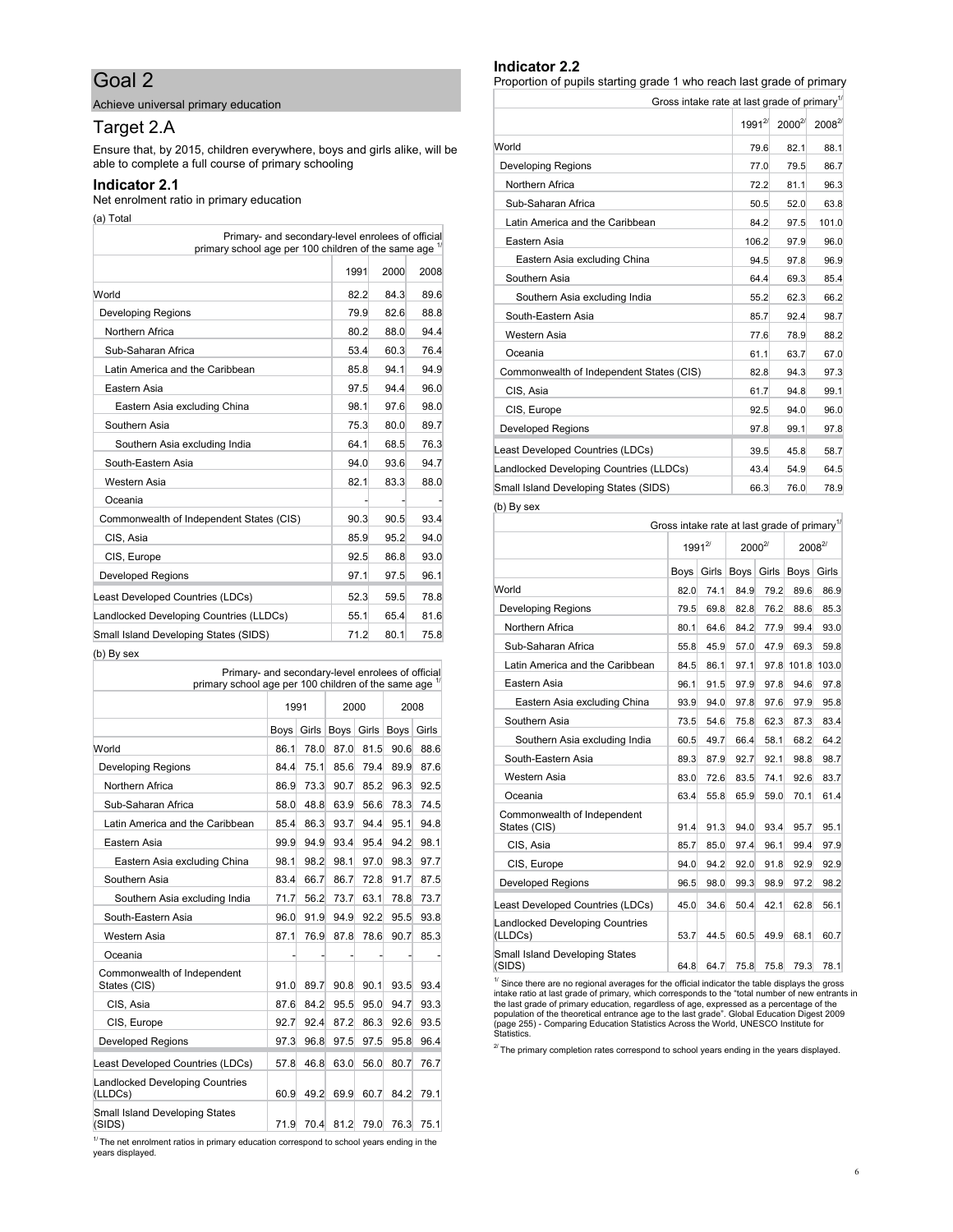### **Indicator 2.3**

Literacy rate of 15-24 year-olds, women and men (a) Total

| Percentage of the population aged 15-24 years who can both read and write |      |                                                                   |      |
|---------------------------------------------------------------------------|------|-------------------------------------------------------------------|------|
|                                                                           |      | 1985-94 <sup>1/</sup> 1995-04 <sup>1/</sup> 2005-08 <sup>1/</sup> |      |
| World                                                                     | 83.3 | 87.1                                                              | 89.0 |
| <b>Developing Regions</b>                                                 | 79.8 | 84.6                                                              | 87.2 |
| Northern Africa                                                           | 67.8 | 79.3                                                              | 86.1 |
| Sub-Saharan Africa                                                        | 65.4 | 68.6                                                              | 71.9 |
| Latin America and the Caribbean                                           | 91.8 | 96.2                                                              | 96.9 |
| Eastern Asia                                                              | 94.6 | 98.9                                                              | 99.3 |
| Eastern Asia excluding China                                              | 99.4 | 99.4                                                              | 99.5 |
| Southern Asia                                                             | 60.3 | 73.7                                                              | 79.3 |
| Southern Asia excluding India                                             | 56.4 | 67.3                                                              | 75.4 |
| South-Eastern Asia                                                        | 94.5 | 96.3                                                              | 96.1 |
| Western Asia                                                              | 87.8 | 91.9                                                              | 92.7 |
| Oceania                                                                   | 71.4 | 73.9                                                              | 73.0 |
| Commonwealth of Independent States (CIS)                                  | 99.8 | 99.8                                                              | 99.8 |
| CIS, Asia                                                                 | 99.8 | 99.8                                                              | 99.8 |
| CIS, Europe                                                               | 99.7 | 99.7                                                              | 99.7 |
| <b>Developed Regions</b>                                                  | 99.6 | 99.6                                                              | 99.6 |
| Least Developed Countries (LDCs)                                          | 55.7 | 65.3                                                              | 69.9 |
| Landlocked Developing Countries (LLDCs)                                   | 61.6 | 68.1                                                              | 71.8 |
| Small Island Developing States (SIDS)                                     | 85.3 | 87.1                                                              | 87.4 |

#### (b) By sex

| Percentage of the population aged 15-24 years who can both read and write |      |           |                   |       |              |       |
|---------------------------------------------------------------------------|------|-----------|-------------------|-------|--------------|-------|
|                                                                           |      | 1985-941/ | $1995 - 04^{1/2}$ |       | $2005 - 081$ |       |
|                                                                           | Men  | Women     | Men               | Women | Men          | Women |
| World                                                                     | 87.7 | 78.6      | 90.2              | 83.8  | 91.7         | 86.4  |
| <b>Developing Regions</b>                                                 | 85.3 | 74.2      | 88.5              | 80.6  | 90.3         | 84.1  |
| Northern Africa                                                           | 77.4 | 57.7      | 85.2              | 73.3  | 89.8         | 82.2  |
| Sub-Saharan Africa                                                        | 72.9 | 58.3      | 75.6              | 62.3  | 76.8         | 67.1  |
| Latin America and the Caribbean                                           | 91.5 | 92.0      | 95.8              | 96.5  | 96.7         | 97.2  |
| Eastern Asia                                                              | 97.1 | 91.9      | 99.2              | 98.6  | 99.4         | 99.2  |
| Eastern Asia excluding China                                              | 99.3 | 99.5      | 99.2              | 99.5  | 99.3         | 99.7  |
| Southern Asia                                                             | 71.6 | 48.3      | 81.1              | 65.6  | 85.7         | 73.3  |
| Southern Asia excluding India                                             | 66.9 | 46.0      | 73.9              | 60.8  | 79.7         | 71.0  |
| South-Eastern Asia                                                        | 95.5 | 93.5      | 96.6              | 96.1  | 96.3         | 95.8  |
| Western Asia                                                              | 93.6 | 81.6      | 95.6              | 88.1  | 95.6         | 89.8  |
| Oceania                                                                   | 76.6 | 66.1      | 76.1              | 71.5  | 72.0         | 74.1  |
| Commonwealth of Independent<br>States (CIS)                               | 99.7 | 99.8      | 99.7              | 99.8  | 99.7         | 99.8  |
| CIS, Asia                                                                 | 99.8 | 99.8      | 99.8              | 99.9  | 99.8         | 99.8  |
| CIS, Europe                                                               | 99.7 | 99.8      | 99.7              | 99.8  | 99.6         | 99.8  |
| <b>Developed Regions</b>                                                  | 99.1 | 99.6      | 99.0              | 99.6  | 99.5         | 99.6  |
| Least Developed Countries (LDCs)                                          | 64.2 | 47.6      | 72.2              | 58.9  | 74.5         | 65.5  |
| Landlocked Developing Countries<br>(LLDCs)                                | 67.6 | 56.1      | 74.6              | 62.2  | 77.6         | 66.3  |
| Small Island Developing States<br>(SIDS)                                  | 87.3 | 83.3      | 88.0              | 86.2  | 87.2         | 87.7  |

<sup>1/</sup> The regional averages presented in this table are calculated using a weighted average of<br>the latest available observed data point for each country or territory for the reference period.<br>UIS estimates have been used fo

# Goal 3

Promote gender equality and empower women

# Target 3.A

Eliminate gender disparity in primary and secondary education, preferably by 2005, and in all levels of education no later than 2015

### **Indicator 3.1**

Ratios of girls to boys in primary, secondary and tertiary education (a) Primary education

| Ratio of girls to boys gross enrolment ratios |      |      |      |
|-----------------------------------------------|------|------|------|
|                                               | 1991 | 2000 | 2008 |
| World                                         | 0.89 | 0.92 | 0.97 |
| Developing Regions                            | 0.87 | 0.91 | 0.96 |
| Northern Africa                               | 0.82 | 0.91 | 0.94 |
| Sub-Saharan Africa                            | 0.84 | 0.85 | 0.91 |
| Latin America and the Caribbean               | 0.98 | 0.97 | 0.97 |
| Eastern Asia                                  | 0.92 | 1.02 | 1.04 |
| Eastern Asia excluding China                  | 1.00 | 0.99 | 0.99 |
| Southern Asia                                 | 0.76 | 0.83 | 0.96 |
| Southern Asia excluding India                 | 0.74 | 0.80 | 0.96 |
| South-Eastern Asia                            | 0.97 | 0.97 | 0.97 |
| Western Asia                                  | 0.87 | 0.88 | 0.92 |
| Oceania                                       | 0.90 | 0.90 | 0.89 |
| Commonwealth of Independent States (CIS)      | 1.00 | 0.99 | 0.99 |
| CIS, Asia                                     | 0.99 | 0.99 | 0.98 |
| CIS, Europe                                   | 1.00 | 0.99 | 1.00 |
| <b>Developed Regions</b>                      | 0.99 | 0.99 | 1.00 |
| Least Developed Countries (LDCs)              | 0.80 | 0.84 | 0.92 |
| Landlocked Developing Countries (LLDCs)       | 0.83 | 0.83 | 0.92 |
| Small Island Developing States (SIDS)         | 0.96 | 0.96 | 0.95 |

(b) Secondary education

| Ratio of girls to boys gross enrolment ratios |      |      |      |
|-----------------------------------------------|------|------|------|
|                                               | 1991 | 2000 | 2008 |
| World                                         | 0.84 | 0.92 | 0.96 |
| Developing Regions                            | 0.76 | 0.89 | 0.95 |
| Northern Africa                               | 0.79 | 0.94 | 0.98 |
| Sub-Saharan Africa                            | 0.77 | 0.81 | 0.79 |
| Latin America and the Caribbean               | 1.07 | 1.07 | 1.08 |
| Eastern Asia                                  | 0.77 | 0.94 | 1.05 |
| Eastern Asia excluding China                  | 0.96 | 0.99 | 0.99 |
| Southern Asia                                 | 0.60 | 0.76 | 0.87 |
| Southern Asia excluding India                 | 0.63 | 0.88 | 0.91 |
| South-Eastern Asia                            | 0.90 | 0.97 | 1.03 |
| Western Asia                                  | 0.70 | 0.78 | 0.86 |
| Oceania                                       | 0.84 | 0.91 | 0.87 |
| Commonwealth of Independent States (CIS)      | 1.02 | 1.01 | 0.98 |
| CIS, Asia                                     | 0.96 | 0.98 | 0.98 |
| CIS, Europe                                   | 1.05 | 1.02 | 0.98 |
| <b>Developed Regions</b>                      | 1.01 | 1.01 | 1.00 |
| Least Developed Countries (LDCs)              | 0.58 | 0.80 | 0.81 |
| Landlocked Developing Countries (LLDCs)       | 0.84 | 0.84 | 0.85 |
| Small Island Developing States (SIDS)         | 1.07 | 1.04 | 1.02 |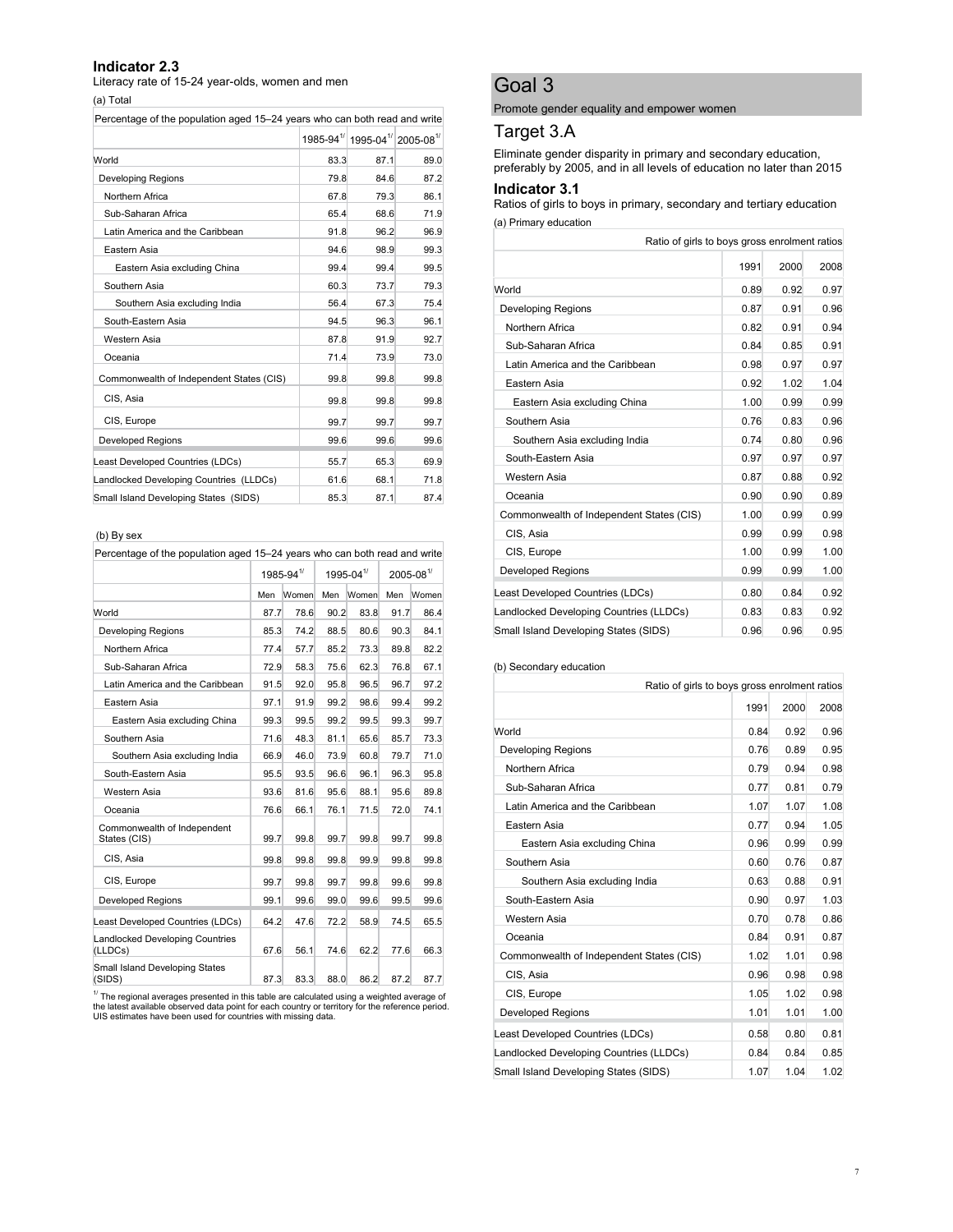(c) Tertiary education

| Ratio of girls to boys gross enrolment ratios |      |      |      |
|-----------------------------------------------|------|------|------|
|                                               | 1991 | 2000 | 2008 |
| World                                         | 0.90 | 0.99 | 1.08 |
| <b>Developing Regions</b>                     | 0.67 | 0.83 | 0.97 |
| Northern Africa                               | 0.57 | 0.76 | 0.95 |
| Sub-Saharan Africa                            | 0.50 | 0.70 | 0.67 |
| Latin America and the Caribbean               | 0.95 | 1.16 | 1.25 |
| Eastern Asia                                  | 0.51 | 0.70 | 1.00 |
| Eastern Asia excluding China                  | 0.54 | 0.63 | 0.75 |
| Southern Asia                                 | 0.49 | 0.67 | 0.76 |
| Southern Asia excluding India                 | 0.34 | 0.71 | 0.92 |
| South-Eastern Asia                            | 0.85 | 0.98 | 1.07 |
| Western Asia                                  | 0.67 | 0.82 | 0.92 |
| Oceania                                       | 0.54 | 0.83 | 0.84 |
| Commonwealth of Independent States (CIS)      | 1.22 | 1.22 | 1.30 |
| CIS, Asia                                     | 1.01 | 0.92 | 1.07 |
| CIS, Europe                                   | 1.28 | 1.28 | 1.34 |
| <b>Developed Regions</b>                      | 1.07 | 1.19 | 1.29 |
| Least Developed Countries (LDCs)              | 0.36 | 0.60 | 0.58 |
| Landlocked Developing Countries (LLDCs)       | 0.84 | 0.78 | 0.85 |
| Small Island Developing States (SIDS)         | 1.17 | 1.30 | 1.56 |

# **Indicator 3.2**

Share of women in wage employment in the non-agricultural sector

| Percentage of employees in non-agricultural wage employment |      |      | who are women |      |
|-------------------------------------------------------------|------|------|---------------|------|
|                                                             | 1990 | 2000 | 2005          | 2008 |
| World                                                       | 35.2 | 37.6 | 38.5          | 39.2 |
| <b>Developing Regions</b>                                   | 31.2 | 33.8 | 34.7          | 35.5 |
| Northern Africa                                             | 19.3 | 19.0 | 18.7          | 19.2 |
| Sub-Saharan Africa                                          | 23.5 | 28.2 | 30.5          | 32.4 |
| Latin America and the Caribbean                             | 36.3 | 40.3 | 41.4          | 42.4 |
| Eastern Asia                                                | 38.1 | 39.6 | 40.6          | 41.2 |
| Eastern Asia excluding China                                | 40.1 | 42.3 | 43.2          | 44.0 |
| Southern Asia                                               | 13.2 | 17.2 | 18.0          | 19.2 |
| Southern Asia excluding India                               | 14.5 | 18.4 | 17.9          | 19.1 |
| South-Eastern Asia                                          | 35.5 | 37.3 | 37.1          | 38.1 |
| Western Asia                                                | 16.5 | 18.8 | 19.5          | 20.1 |
| Oceania                                                     | 33.3 | 35.6 | 35.1          | 36.0 |
| Commonwealth of Independent States (CIS)                    | 48.7 | 50.1 | 50.9          | 50.6 |
| CIS, Asia                                                   | 44.3 | 44.7 | 45.5          | 45.2 |
| CIS, Europe                                                 | 49.6 | 51.2 | 52.1          | 51.8 |
| <b>Developed Regions</b>                                    | 43.4 | 45.5 | 46.3          | 46.8 |

# **Indicator 3.3**

Proportion of seats held by women in national parliament

Percentage of parliamentary seats occupied by women<br><sup>1/</sup> (Single or Lower House only)

|                                              | (Single or Lower House only) " |      |      |      |  |
|----------------------------------------------|--------------------------------|------|------|------|--|
|                                              | 1990                           | 2000 | 2005 | 2010 |  |
| World                                        | 12.8                           | 12.5 | 15.6 | 19.0 |  |
| Developing Regions                           | 10.4                           | 10.8 | 13.9 | 17.6 |  |
| Northern Africa                              | 2.6                            | 2.1  | 5.4  | 9.0  |  |
| Sub-Saharan Africa                           | 7.2                            | 9.1  | 14.2 | 18.4 |  |
| Latin America and the Caribbean              | 11.9                           | 14.8 | 19.0 | 22.7 |  |
| Caribbean                                    | 22.1                           | 19.9 | 26.0 | 29.4 |  |
| Latin America                                | 8.6                            | 12.9 | 16.4 | 20.1 |  |
| Eastern Asia                                 | 20.2                           | 19.9 | 19.4 | 19.5 |  |
| Eastern Asia excluding China                 | 17.8                           | 14.6 | 17.2 | 14.5 |  |
| Southern Asia                                | 5.7                            | 6.7  | 8.8  | 18.2 |  |
| Southern Asia excluding India                | 5.9                            | 5.6  | 9.0  | 20.1 |  |
| South-Eastern Asia                           | 10.4                           | 9.7  | 15.5 | 19.3 |  |
| Western Asia                                 | 4.6                            | 4.7  | 5.0  | 9.4  |  |
| Oceania                                      | 1.2                            | 3.4  | 3.0  | 2.5  |  |
| Commonwealth of Independent States (CIS)     |                                | 7.3  | 10.2 | 14.6 |  |
| CIS, Asia                                    |                                | 7.1  | 9.9  | 15.1 |  |
| CIS, Europe                                  |                                | 7.5  | 10.5 | 14.2 |  |
| Developed Regions                            | 16.3                           | 17.5 | 20.9 | 23.5 |  |
| Transition countries of South-Eastern Europe | 27.8                           | 8.4  | 15.0 | 18.3 |  |
| Least Developed Countries (LDCs)             | 7.2                            | 7.3  | 13.0 | 19.1 |  |
| Landlocked Developing Countries (LLDCs)      | 14.0                           | 7.7  | 13.4 | 21.6 |  |
| Small Island Developing States (SIDS)        | 15.2                           | 13.1 | 17.8 | 21.0 |  |
|                                              |                                |      |      |      |  |

 $1/$  As of 31 January 2010.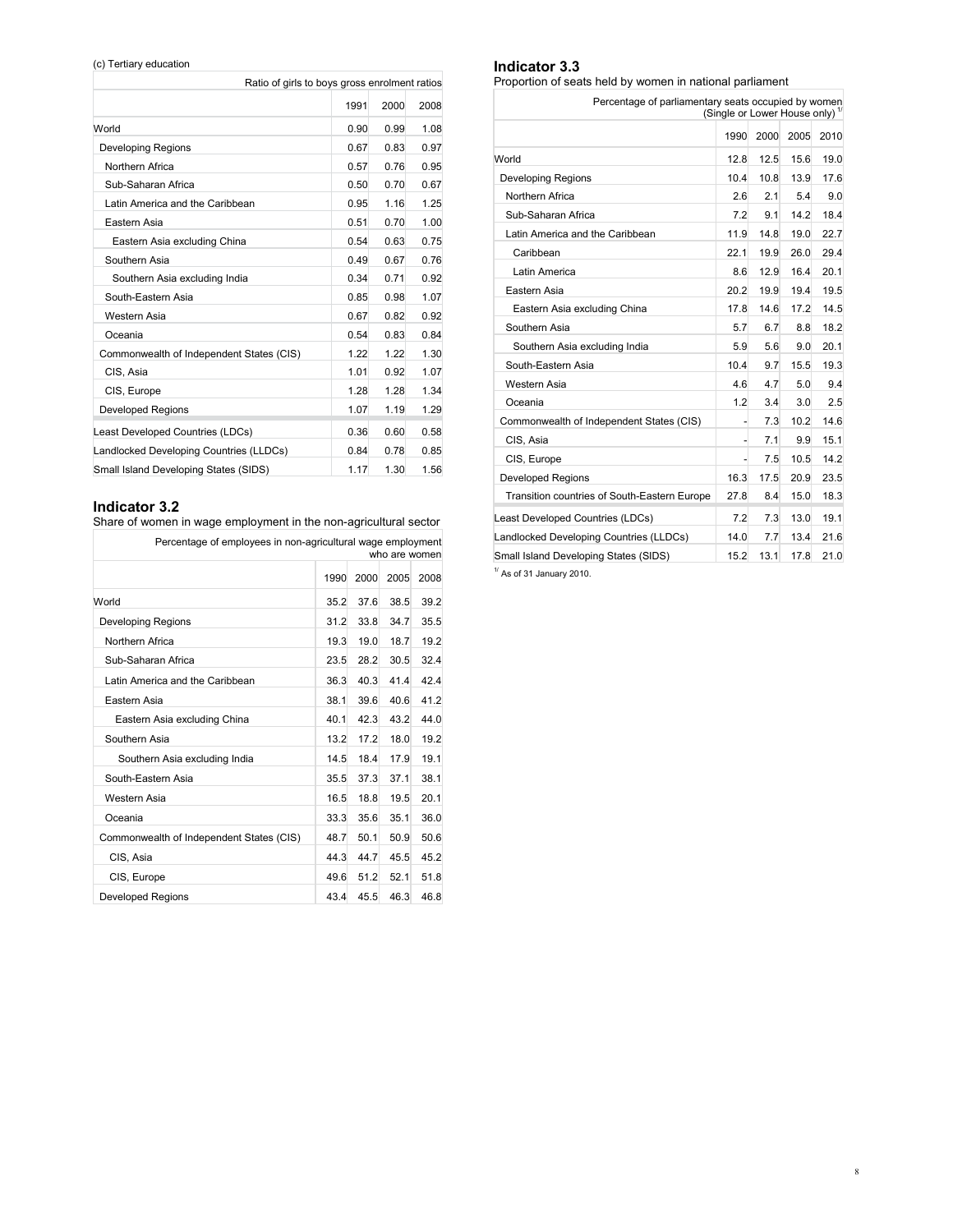Reduce child mortality

# Target 4.A

Reduce by two-thirds, between 1990 and 2015, the under-five mortality rate

# **Indicator 4.1**

#### Under-five mortality rate

| Deaths of children before reaching the age of five per 1,000 live births |      |      |      |
|--------------------------------------------------------------------------|------|------|------|
|                                                                          | 1990 | 2000 | 2008 |
| World                                                                    | 90   | 78   | 65   |
| <b>Developing Regions</b>                                                | 100  | 86   | 72   |
| Northern Africa                                                          | 80   | 46   | 29   |
| Sub-Saharan Africa                                                       | 184  | 166  | 144  |
| Latin America and the Caribbean                                          | 52   | 33   | 23   |
| Eastern Asia                                                             | 45   | 36   | 21   |
| Eastern Asia excluding China                                             | 32   | 28   | 27   |
| Southern Asia                                                            | 121  | 97   | 74   |
| Southern Asia excluding India                                            | 132  | 105  | 85   |
| South-Eastern Asia                                                       | 73   | 50   | 38   |
| Western Asia                                                             | 66   | 44   | 32   |
| Oceania                                                                  | 76   | 66   | 60   |
| Commonwealth of Independent States (CIS)                                 | 46   | 39   | 25   |
| CIS, Asia                                                                | 78   | 62   | 39   |
| CIS, Europe                                                              | 26   | 23   | 14   |
| <b>Developed Regions</b>                                                 | 12   | 8    | 6    |
| Transition countries of South-Eastern Europe                             | 30   | 19   | 12   |

# **Indicator 4.2**

#### Infant mortality rate

| Deaths of children before reaching the age of one per 1,000 live births |      |      |      |
|-------------------------------------------------------------------------|------|------|------|
|                                                                         | 1990 | 2000 | 2008 |
| World                                                                   | 62   | 54   | 45   |
| <b>Developing Regions</b>                                               | 68   | 59   | 49   |
| Northern Africa                                                         | 61   | 38   | 25   |
| Sub-Saharan Africa                                                      | 108  | 98   | 86   |
| Latin America and the Caribbean                                         | 42   | 28   | 19   |
| Eastern Asia                                                            | 36   | 29   | 18   |
| Eastern Asia excluding China                                            | 25   | 22   | 21   |
| Southern Asia                                                           | 87   | 71   | 56   |
| Southern Asia excluding India                                           | 96   | 78   | 64   |
| South-Eastern Asia                                                      | 50   | 37   | 29   |
| Western Asia                                                            | 52   | 35   | 26   |
| Oceania                                                                 | 56   | 50   | 46   |
| Commonwealth of Independent States (CIS)                                | 38   | 33   | 22   |
| CIS, Asia                                                               | 64   | 52   | 34   |
| CIS, Europe                                                             | 22   | 19   | 12   |
| <b>Developed Regions</b>                                                | 10   | 6    | 5    |
| Transition countries of South-Eastern Europe                            | 24   | 16   | 10   |

# **Indicator 4.3**

Proportion of one year-old children immunised against measles

Percentage of children 12-23 months who received at least one dose of measles vaccine

|                                              | 1990 | 2000 | 2008 |
|----------------------------------------------|------|------|------|
| World                                        | 73   | 72   | 83   |
| <b>Developing Regions</b>                    | 71   | 70   | 81   |
| Northern Africa                              | 85   | 93   | 92   |
| Sub-Saharan Africa                           | 57   | 55   | 72   |
| Latin America and the Caribbean              | 76   | 92   | 93   |
| Fastern Asia                                 | 98   | 85   | 94   |
| Eastern Asia excluding China                 | 95   | 88   | 95   |
| Southern Asia                                | 57   | 58   | 75   |
| Southern Asia excluding India                | 60   | 68   | 87   |
| South-Eastern Asia                           | 70   | 80   | 88   |
| Western Asia                                 | 79   | 84   | 83   |
| Oceania                                      | 70   | 68   | 58   |
| Commonwealth of Independent States (CIS)     | 85   | 95   | 96   |
| CIS, Asia                                    |      | 93   | 93   |
| CIS, Europe                                  | 85   | 97   | 98   |
| Developed Regions                            | 84   | 91   | 93   |
| Transition countries of South-Eastern Europe | 93   | 93   | 95   |

9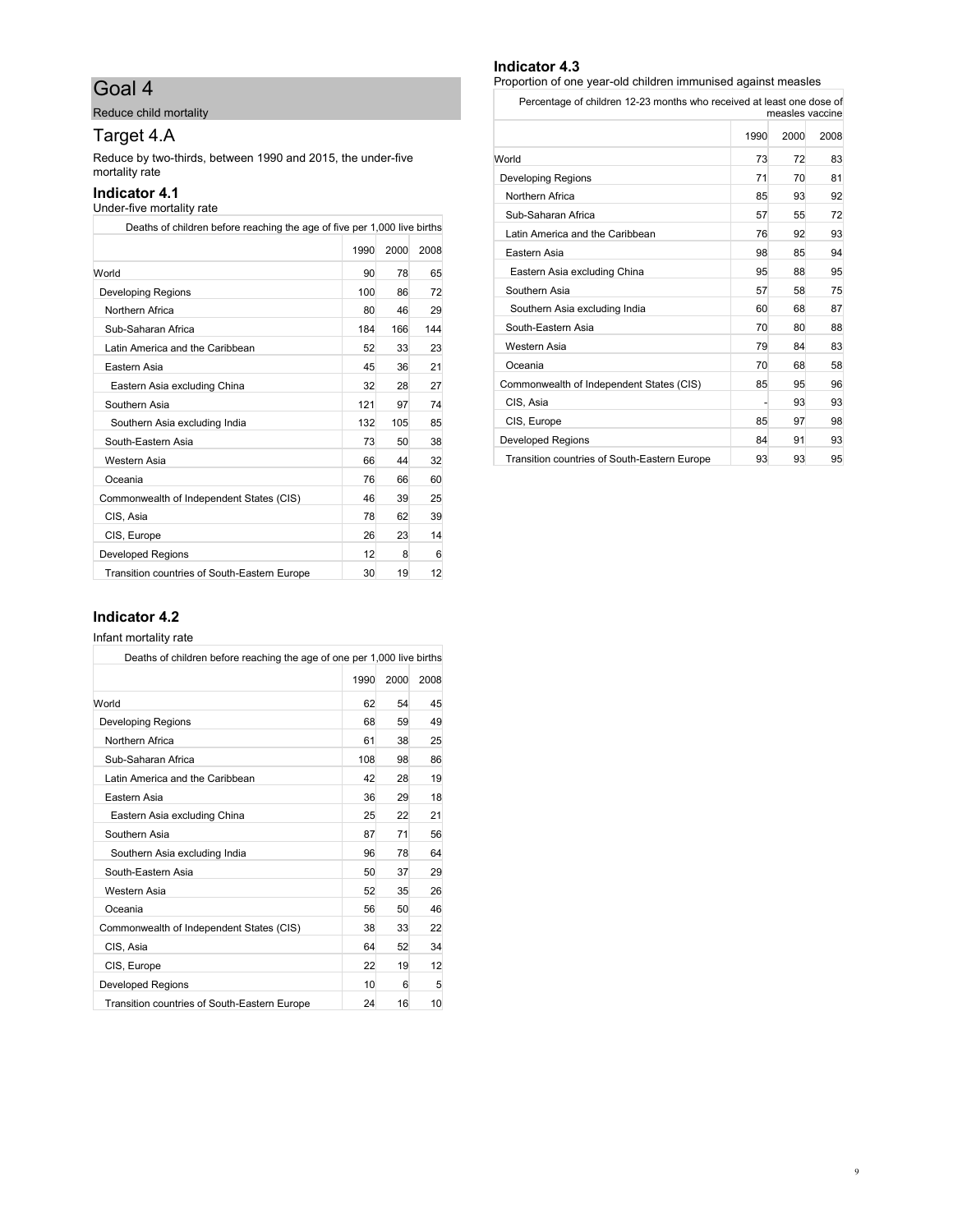Improve maternal health

# Target 5.A

Reduce by three-quarters, between 1990 and 2015, the maternal mortality ratio

# **Indicator 5.1**

Maternal mortality ratio

(No new global or regional data are available. Data presented are from 2008 report.)

| Maternal deaths per 100,000 live births  |      |      |
|------------------------------------------|------|------|
|                                          | 1990 | 2005 |
| World                                    | 430  | 400  |
| <b>Developing Regions</b>                | 480  | 450  |
| Northern Africa                          | 250  | 160  |
| Sub-Saharan Africa                       | 920  | 900  |
| Latin America and the Caribbean          | 180  | 130  |
| Eastern Asia                             | 95   | 50   |
| Eastern Asia excluding China             |      | 170  |
| Southern Asia                            | 620  | 490  |
| Southern Asia excluding India            |      | 570  |
| South-Eastern Asia                       | 450  | 300  |
| Western Asia                             | 190  | 160  |
| Oceania                                  | 550  | 430  |
| Commonwealth of Independent States (CIS) | 58   | 51   |
| <b>Developed Regions</b>                 | 11   | 9    |
| Least Developed Countries (LDCs)         | 900  | 870  |

# **Indicator 5.2**

Proportion of births attended by skilled health personnel

| Percentage of births attended by skilled health personnel |                |                |
|-----------------------------------------------------------|----------------|----------------|
|                                                           | Around<br>1990 | Around<br>2008 |
| World                                                     | 58             | 66             |
| Developing Regions                                        | 53             | 63             |
| Northern Africa                                           | 46             | 80             |
| Sub-Saharan Africa                                        | 41             | 46             |
| Latin America and the Caribbean <sup>1/</sup>             | 72             | 86             |
| Eastern Asia                                              | 94             | 98             |
| Eastern Asia excluding China                              | 97             | 100            |
| Southern Asia                                             | 30             | 45             |
| Southern Asia excluding India                             | 25             | 41             |
| South-Eastern Asia                                        | 46             | 75             |
| Western Asia                                              | 62             | 78             |
| Oceania                                                   | 54             | 57             |
| Commonwealth of Independent States (CIS)                  | 97             | 98             |
| CIS, Asia                                                 | 93             | 97             |
| CIS, Europe                                               | 99             | 99             |
| <b>Developed Regions</b>                                  | 99             | 99             |
| Transition countries of South-Eastern Europe              | 98             | 99             |

 $"$ Includes only deliveries in health care institutions.

# Target 5.B

Achieve, by 2015, universal access to reproductive health

### **Indicator 5.3**

Contraceptive prevalence rate

| Percentage using contraception among women aged 15-49 |                             |      |
|-------------------------------------------------------|-----------------------------|------|
|                                                       | who are married or in union |      |
|                                                       | 1990                        | 2007 |
| World                                                 | 55                          | 63   |
| <b>Developing Regions</b>                             | 52                          | 62   |
| Northern Africa                                       | 44                          | 60   |
| Sub-Saharan Africa                                    | 12                          | 22   |
| Latin America and the Caribbean                       | 62                          | 72   |
| Caribbean                                             | 54                          | 62   |
| Latin America                                         | 63                          | 72   |
| Eastern Asia                                          | 78                          | 86   |
| Eastern Asia excluding China                          | 74                          | 76   |
| Southern Asia                                         | 40                          | 54   |
| Southern Asia excluding India                         | 30                          | 49   |
| South-Eastern Asia                                    | 48                          | 62   |
| Western Asia                                          | 46                          | 55   |
| Oceania                                               | 28                          | 28   |
| Commonwealth of Independent States (CIS)              | 61                          | 70   |
| CIS, Asia                                             | 54                          | 56   |
| CIS, Europe                                           | 63                          | 76   |
| <b>Developed Regions</b>                              | 70                          | 71   |
| Transition countries of South-Eastern Europe          | 60                          | 58   |
| Least Developed Countries (LDCs)                      | 17                          | 31   |
| Landlocked Developing Countries (LLDCs)               | 25                          | 33   |
| Small Island Developing States (SIDS)                 | 50                          | 54   |

# **Indicator 5.4**

|  |  | Adolescent birth rate |  |  |
|--|--|-----------------------|--|--|
|--|--|-----------------------|--|--|

| Births to women aged 15-19 years old per 1,000 women |      |      |
|------------------------------------------------------|------|------|
|                                                      | 1990 | 2007 |
| World                                                | 60   | 48   |
| Developing Regions                                   | 65   | 52   |
| Northern Africa                                      | 43   | 31   |
| Sub-Saharan Africa                                   | 124  | 121  |
| Latin America and the Caribbean                      | 91   | 74   |
| Caribbean                                            | 81   | 67   |
| Latin America                                        | 92   | 74   |
| Eastern Asia                                         | 15   | 5    |
| Eastern Asia excluding China                         | 4    | 3    |
| Southern Asia                                        | 89   | 53   |
| Southern Asia excluding India                        | 123  | 71   |
| South-Eastern Asia                                   | 53   | 44   |
| Western Asia                                         | 62   | 53   |
| Oceania                                              | 83   | 61   |
| Commonwealth of Independent States (CIS)             | 52   | 29   |
| CIS, Asia                                            | 45   | 29   |
| CIS, Europe                                          | 55   | 29   |
| <b>Developed Regions</b>                             | 29   | 23   |
| Transition countries of South-Eastern Europe         | 48   | 30   |
| Least Developed Countries (LDCs)                     | 133  | 121  |
| Landlocked Developing Countries (LLDCs)              | 106  | 104  |
| Small Island Developing States (SIDS)                | 77   | 63   |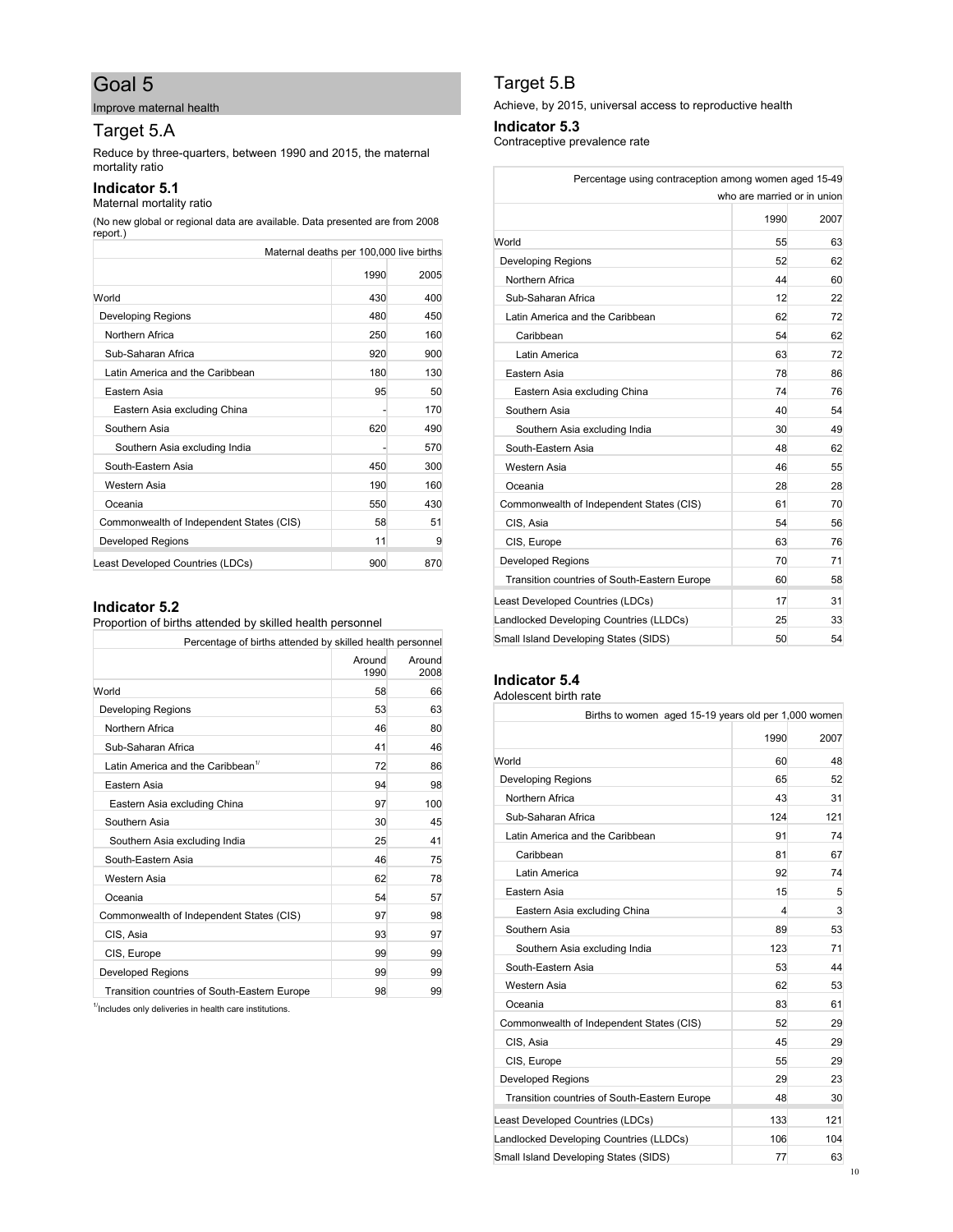### **Indicator 5.5**

Antenatal care coverage (at least one visit and at least four visits) (a) At least one visit

Percentage of women (15-49 years old) who received antenatal care during pregnancy from skilled health personnel, at least once

|                                 | Around<br>1990 | Around<br>2008 |
|---------------------------------|----------------|----------------|
| World <sup>2</sup>              | 64             | 80             |
| Developing Regions              | 64             | 80             |
| Northern Africa                 | 46             | 78             |
| Sub-Saharan Africa              | 67             | 76             |
| Latin America and the Caribbean | 79             | 94             |
| Eastern Asia                    | 80             | 91             |
| Southern Asia                   | 48             | 70             |
| Southern Asia excluding India   | 22             | 58             |
| South-Eastern Asia              | 72             | 93             |
| Western Asia                    | 53             | 79             |
| Oceania                         |                |                |
| CIS, Asia                       | 90             | 96             |

(b) At least four visits

| Percentage of women (15-49 years old) who received antenatal care during<br>pregnancy from any provider (whether skilled or unskilled), at least four visits |                |
|--------------------------------------------------------------------------------------------------------------------------------------------------------------|----------------|
|                                                                                                                                                              | $2003 - 20091$ |
| World <sup>2</sup>                                                                                                                                           | 47             |
| Developing Regions                                                                                                                                           | 47             |
| Northern Africa                                                                                                                                              | 58             |
| Sub-Saharan Africa                                                                                                                                           | 44             |
| Latin America and the Caribbean                                                                                                                              | 84             |
| Eastern Asia                                                                                                                                                 |                |
| Southern Asia                                                                                                                                                | 36             |
| Southern Asia excluding India                                                                                                                                | 34             |
| South-Eastern Asia                                                                                                                                           | 75             |
| Western Asia                                                                                                                                                 |                |
| Oceania                                                                                                                                                      | 56             |

 $1/1$  Data refer to the most recent year available during the period specified.

 $^{2l}$  World value includes countries from the Developed Regions and from CIS Europe which account only for respectively 7 and 23 per cent of those regions population.

# **Indicator 5.6**

| Percentage of women, married or in union, of reproductive age (15-49 years<br>old) with unmet need for family planning |      |      |
|------------------------------------------------------------------------------------------------------------------------|------|------|
|                                                                                                                        | 1990 | 2007 |
| World                                                                                                                  | 13.2 | 11.2 |
| Developing regions                                                                                                     | 13.7 | 11.4 |
| Northern Africa                                                                                                        | 19.5 | 9.9  |
| Sub-Saharan Africa                                                                                                     | 26.5 | 24 8 |
| Latin America and the Caribbean                                                                                        | 15.8 | 10.5 |
| Caribbean                                                                                                              | 197  | 201  |
| Latin America                                                                                                          | 15.6 | 9.9  |
| Fastern Asia                                                                                                           | 3.3  | 2.3  |
| Southern Asia                                                                                                          | 18.2 | 14.7 |
| Southern Asia excluding India                                                                                          | 24.3 | 20.7 |
| South-Eastern Asia                                                                                                     | 151  | 10.9 |
| Western Asia                                                                                                           | 15.7 | 12.2 |
| Commonwealth of Independent States (CIS)                                                                               |      |      |
| CIS, Asia                                                                                                              | 14.4 | 13.4 |
| Transition countries of South-Eastern Europe                                                                           | 15.2 | 15.0 |
| Least Developed Countries (LDCs)                                                                                       | 26.1 | 24.4 |
| Landlocked Developing Countries (LLDCs)                                                                                | 24.6 | 24.8 |

# Goal 6

Combat HIV/AIDS, malaria and other diseases

# Target 6.A

Have halted by 2015 and begun to reverse the spread of HIV/AIDS

### **Indicator 6.1**

HIV prevalence among population aged 15-24 years

|                                                       | 1990                                                    |                                                              | 2002                                                     |                                                              |                                                             | 2008                                                         |
|-------------------------------------------------------|---------------------------------------------------------|--------------------------------------------------------------|----------------------------------------------------------|--------------------------------------------------------------|-------------------------------------------------------------|--------------------------------------------------------------|
|                                                       | Estimated<br>adult (15-<br>49) HIV<br>prevalence<br>(%) | Adults<br>$(15+)$ living<br>with HIV<br>who are<br>women (%) | Estimated<br>adult (15-<br>49) HIV<br>prevalence<br>(% ) | Adults<br>$(15+)$ living<br>with HIV<br>who are<br>women (%) | Estimated<br>adult (15-<br>49) HIV<br>prevalence<br>$(\% )$ | Adults<br>$(15+)$ living<br>with HIV<br>who are<br>women (%) |
| Developing Regions                                    | 0.3                                                     | 51                                                           | 0.9                                                      | 53                                                           | 0.8                                                         | 53                                                           |
| Northern Africa                                       | < 0.1                                                   | 28                                                           | < 0.1                                                    | 30                                                           | 0.1                                                         | 31                                                           |
| Sub-Saharan<br>Africa                                 | 1.9                                                     | 57                                                           | 5.3                                                      | 58                                                           | 4.7                                                         | 58                                                           |
| Latin America and<br>the Caribbean                    | 0.3                                                     | 29                                                           | 0.6                                                      | 32                                                           | 0.6                                                         | 33                                                           |
| Caribbean                                             | 1.1                                                     | 46                                                           | 1.1                                                      | 52                                                           | 1.1                                                         | 53                                                           |
| Latin America                                         | 0.3                                                     | 24                                                           | 0.6                                                      | 30                                                           | 0.6                                                         | 31                                                           |
| Eastern Asia                                          | < 0.1                                                   | 29                                                           | 0.1                                                      | 27                                                           | 0.1                                                         | 27                                                           |
| Eastern Asia<br>excluding China                       | < 0.1                                                   | 29                                                           | 0.0                                                      | 30                                                           | 0.0                                                         | 31                                                           |
| Southern Asia                                         | < 0.1                                                   | 31                                                           | 0.3                                                      | 42                                                           | 0.2                                                         | 43                                                           |
| Southern Asia<br>excluding India                      | < 0.1                                                   | 23                                                           | 0.1                                                      | 28                                                           | 0.1                                                         | 29                                                           |
| South-Eastern Asia                                    | 0.2                                                     | 43                                                           | 0.3                                                      | 44                                                           | 0.4                                                         | 40                                                           |
| Western Asia                                          | < 0.1                                                   | 29                                                           | 0.1                                                      | 30                                                           | 0.1                                                         | 30                                                           |
| Oceania                                               | < 0.1                                                   | 29                                                           | 0.6                                                      | 30                                                           | 0.9                                                         | 30                                                           |
| Commonwealth of<br><b>Independent States</b><br>(CIS) | 0.1                                                     | 43                                                           | 0.6                                                      | 42                                                           | 0.8                                                         | 43                                                           |
| CIS, Asia                                             | < 0.1                                                   | 34                                                           | 0.1                                                      | 31                                                           | 0.2                                                         | 30                                                           |
| CIS, Europe                                           | 0.1                                                     | 43                                                           | 0.8                                                      | 43                                                           | 1.0                                                         | 44                                                           |
| <b>Developed Regions</b>                              | 0.2                                                     | 15                                                           | 0.4                                                      | 20                                                           | 0.4                                                         | 21                                                           |
| Transition<br>countries of South-<br>Eastern Europe   | < 0.1                                                   | 39                                                           | 0.1                                                      | 41                                                           | 0.1                                                         | 40                                                           |
| <b>Least Developed</b><br>Countries (LDCs)            | 1.4                                                     | 55                                                           | 2.0                                                      | 58                                                           | 1.8                                                         | 58                                                           |
| Landlocked<br>Developing<br>Countries (LLDCs)         | 2.5                                                     | 56                                                           | 3.8                                                      | 58                                                           | 3.1                                                         | 58                                                           |
| Small Island<br>Developing States<br>(SIDS)           | 0.6                                                     | 45                                                           | 0.8                                                      | 47                                                           | 0.8                                                         | 47                                                           |

 $1/2$  Data not available, epidemics in this region are recent and no data are available for earlier years.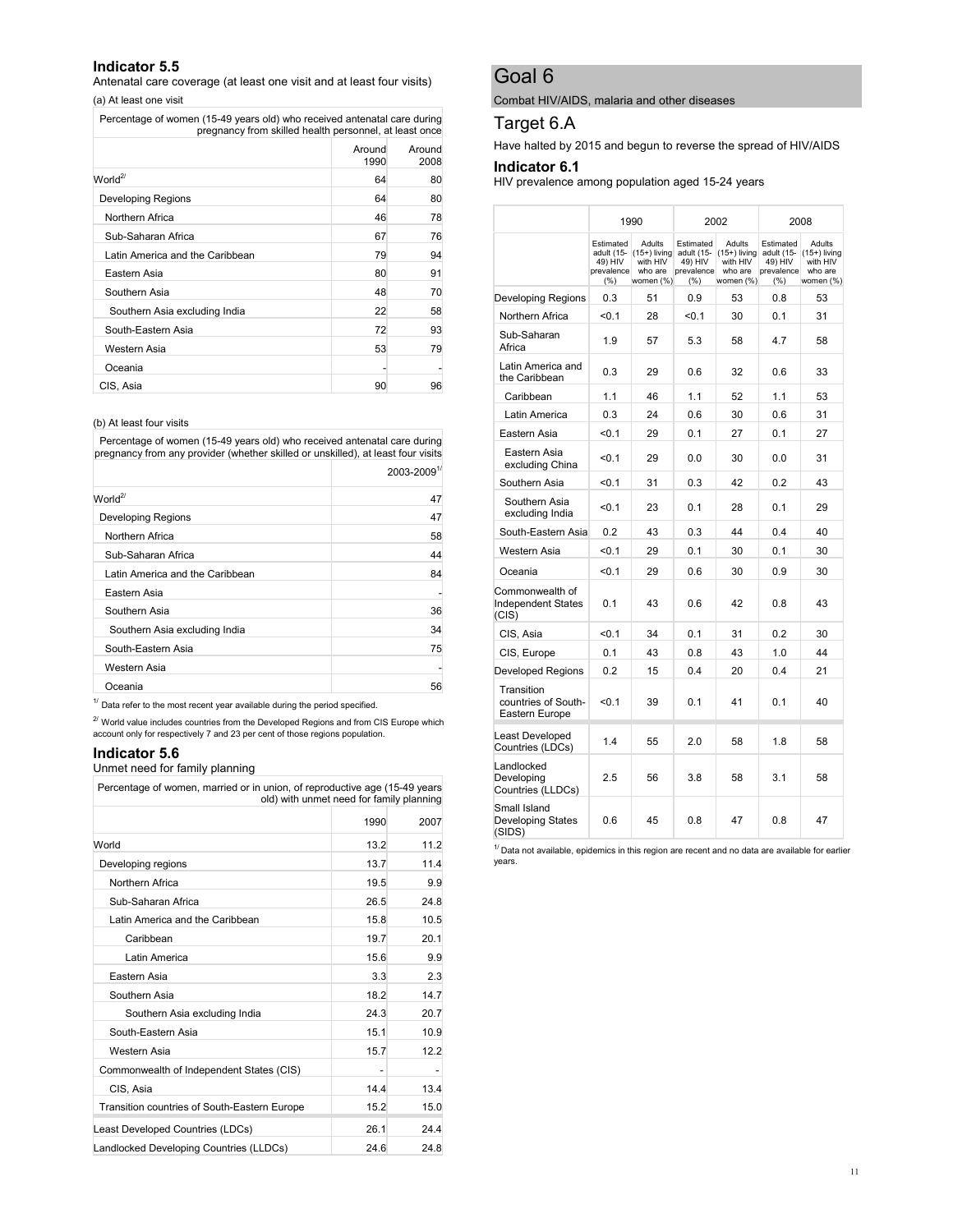#### **Indicator 6.2** Condom use at last high-risk sex

| Percentage population aged 15-24 years who used a condom at last high- |                                                     |                                                             |                                                     | risk sex <sup>1</sup> /. 2003-2008 <sup>2/</sup>            |  |
|------------------------------------------------------------------------|-----------------------------------------------------|-------------------------------------------------------------|-----------------------------------------------------|-------------------------------------------------------------|--|
|                                                                        |                                                     | Women                                                       |                                                     | Men                                                         |  |
|                                                                        | Number of<br>countries<br>covered by<br>the surveys | Percent who<br>used a<br>condom at<br>last high risk<br>sex | Number of<br>countries<br>covered by<br>the surveys | Percent who<br>used a<br>condom at<br>last high risk<br>sex |  |
| Developing Regions                                                     | 49                                                  | 27                                                          | 38                                                  | 43                                                          |  |
| Sub-Saharan Africa                                                     | 37                                                  | 35                                                          | 29                                                  | 48                                                          |  |
| Latin America and the Caribbean <sup>3/</sup>                          | 10                                                  | 49                                                          |                                                     |                                                             |  |
| Southern Asia                                                          | 1                                                   | 22                                                          | 2                                                   | 38                                                          |  |
| CIS. Asia <sup>3</sup>                                                 |                                                     |                                                             | 3                                                   | 49                                                          |  |

 $1/$  Percentage of young women and men 15-24 reporting the use of a condom during sexual intercourse with a non-regular (non-marital and non-cohabiting) sexual partner in the last 12 months, among those who had such a partner in the last 12 months.

 $2^{7}$  Data refer to the most recent year available during the period specified.

 $3<sup>7</sup>$  Data refer to the most recent year available during the period 2002-2008.

#### **Indicator 6.3**

Proportion of population aged 15-24 years with comprehensive correct knowledge of HIV/AIDS

| Percentage of population aged 15-24 years with comprehensive |                                   |                                  |                                   | knowledge <sup>1</sup> /, 2003-2008 <sup>2/</sup>                                             |
|--------------------------------------------------------------|-----------------------------------|----------------------------------|-----------------------------------|-----------------------------------------------------------------------------------------------|
|                                                              |                                   | Women                            |                                   | Men                                                                                           |
|                                                              | Number of<br>countries<br>surveys | Percent who<br>have<br>knowledge | Number of<br>countries<br>surveys | Percent who<br>have<br>covered by the comprehensive covered by the comprehensive<br>knowledge |
| World <sup>3/</sup>                                          | 87                                | 19                               | 45                                | 31                                                                                            |
| Developing Regions <sup>3/</sup>                             | 69                                | 19                               | 39                                | 31                                                                                            |
| Northern Africa                                              | 3                                 | 8                                | 1                                 | 18                                                                                            |
| Sub-Saharan Africa                                           | 38                                | 24                               | 28                                | 33                                                                                            |
| Southern Asia                                                | 4                                 | 17                               | 3                                 | 34                                                                                            |
| Southern Asia excluding<br>India                             | 3                                 | $\overline{7}$                   |                                   |                                                                                               |
| South-Eastern Asia                                           | 5                                 | 22                               | 3                                 | 17                                                                                            |
| Commonwealth of<br>Independent States (CIS)                  | 11                                | 28                               |                                   |                                                                                               |
| CIS, Asia                                                    | 8                                 | 20                               |                                   |                                                                                               |
| Transition countries of South-<br>Eastern Europe             | 7                                 | 18                               | 2                                 | 5                                                                                             |

<sup>1/</sup> Percentage of young women and men 15-24 who correctly identify the two major ways of preventing the sexual transmission of HIV (using condoms and limiting sex to one faithful, uninfected partner), who reject two common local misconceptions, and who know that a healthy-looking person can transmit the AIDS virus.

 $2^{7}$  Data refer to the most recent year available during the period specified.

3/ Excludes China.

#### **Indicator 6.4**

Ratio of school attendance of orphans to school attendance of nonorphans aged 10-14 years

| Orphans to non-orphans school attendance ratio, <sup>1</sup> 2003-2008 <sup>2</sup> |           |                                                                                                  |  |  |
|-------------------------------------------------------------------------------------|-----------|--------------------------------------------------------------------------------------------------|--|--|
|                                                                                     | with data | Number of countries Ratio of school attendance of orphans<br>to school attendance of non-orphans |  |  |
| Developing Regions                                                                  | 44        | 0.81                                                                                             |  |  |
| Sub-Saharan Africa                                                                  | 33        | 0.93                                                                                             |  |  |
| Southern Asia                                                                       | 2         | 0.73                                                                                             |  |  |
| South-Eastern Asia                                                                  | 3         | 0.84                                                                                             |  |  |

 $^{\text{1}}$  Ratio of the current school attendance rate of children aged 10-14 both of whose biological parents have died to the current school attendance rate of children 10-14 both of whose parents are still alive and who currently live with at least one biological parent.

 $2^{7}$  Data refer to the most recent year available during the period specified.

# Target 6.B

Achieve, by 2010, universal access to treatment for HIV/AIDS for all those who need it

#### **Indicator 6.5**

Proportion of population with advanced HIV infection with access to antiretroviral drugs

| Population living with advanced HIV who are receiving antiretroviral therapy, |      |       | percentage |      |
|-------------------------------------------------------------------------------|------|-------|------------|------|
|                                                                               | 2005 | 2006  | 2007       | 2008 |
| Developing Regions <sup>2/</sup>                                              | 16   | 24    | 33         | 42   |
| Northern Africa                                                               | 27   | 31    | 37         | 40   |
| Sub-Saharan Africa                                                            | 14   | 22    | 33         | 43   |
| Latin America and the Caribbean                                               | 46   | 47    | 50         | 54   |
| Eastern Asia                                                                  | 10   | 14    | 15         | 19   |
| Eastern Asia excluding China                                                  | <1   | $<$ 1 | <1         | 1    |
| Southern Asia                                                                 | 7    | 12    | 21         | 31   |
| Southern Asia excluding India                                                 | 2    | 3     | 7          | 10   |
| South-Eastern Asia and Oceania                                                | 28   | 37    | 50         | 57   |
| Western Asia                                                                  |      |       |            |      |
| Commonwealth of Independent States (CIS)                                      | 4    | 8     | 13         | 20   |
| CIS, Asia                                                                     | 6    | 11    | 13         | 23   |
| CIS, Europe                                                                   | 4    | 8     | 13         | 20   |
| Least Developed Countries (LDCs)                                              | 13   | 23    | 35         | 46   |
| Landlocked Developing Countries (LLDCs)                                       | 16   | 27    | 38         | 53   |
| Small Island Developing States (SIDS)                                         | 22   | 30    | 42         | 52   |

 $1/$  High-income economies, as defined by the World Bank, are excluded.

<sup>21</sup> Values for developing regions include two countries from Western Asia.

# Target 6.C

Have halted by 2015 and begun to reverse the incidence of malaria and other major diseases

#### **Indicator 6.6**

Incidence and deaths rates associated with malaria

<sup>(</sup>a) Incidence

| Number of new cases per 1,000 population, <sup>1/</sup> 2008 |       |
|--------------------------------------------------------------|-------|
| World                                                        | 71    |
| Northern Africa                                              | 0     |
| Sub-Saharan Africa                                           | 294   |
| Latin America and the Caribbean                              | 8     |
| Caribbean                                                    | 11    |
| Latin America                                                | 7     |
| Eastern Asia                                                 | $<$ 1 |
| Eastern Asia excluding China                                 | 6     |
| Southern Asia                                                | 13    |
| Southern Asia excluding India                                | 13    |
| South-Eastern Asia                                           | 26    |
| Western Asia                                                 | 4     |
| Oceania                                                      | 173   |
| CIS, Asia                                                    | $<$ 1 |
| Least Developed Countries (LDCs)                             | 182   |
| Landlocked Developing Countries (LLDCs)                      | 201   |
| Small Island Developing States (SIDS)                        | 92    |
|                                                              |       |

 $1/$  For populations at risk of malaria in malaria endemic countries.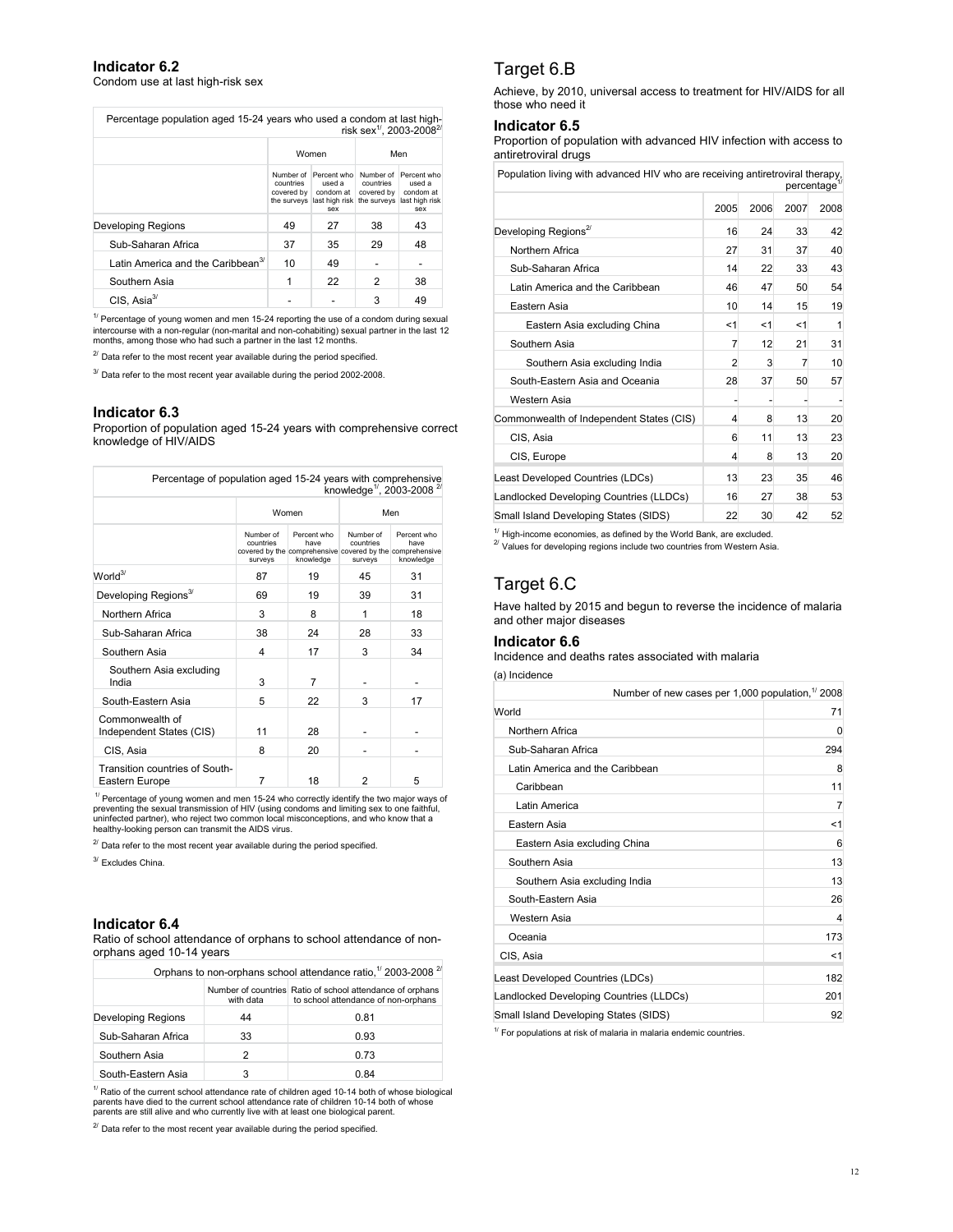#### (b) Deaths

| Number of deaths per 100,000 population, <sup>1/</sup> 2008 |                |                        |
|-------------------------------------------------------------|----------------|------------------------|
|                                                             | All ages       | Children<br>under five |
| World                                                       | 25             | 192                    |
| Northern Africa                                             | 0              | 0                      |
| Sub-Saharan Africa                                          | 112            | 587                    |
| Latin America and the Caribbean                             | 1              | 2                      |
| Caribbean                                                   | 3              | 8                      |
| Latin America                                               | < 0.5          | 1                      |
| Eastern Asia                                                | < 0.5          | < 0.5                  |
| Eastern Asia excluding China                                | 0              | 0                      |
| Southern Asia                                               | $\overline{2}$ | $\overline{7}$         |
| Southern Asia excluding India                               | $\overline{2}$ | 8                      |
| South-Eastern Asia                                          | 5              | 14                     |
| Western Asia                                                | 1              | 3                      |
| Oceania                                                     | 34             | 100                    |
| CIS, Asia                                                   | < 0.5          | < 0.5                  |
| Least Developed Countries (LDCs)                            | 71             | 391                    |
| Landlocked Developing Countries (LLDCs)                     | 78             | 397                    |
| Small Island Developing States (SIDS)                       | 24             | 101                    |

 $<sup>17</sup>$  For populations at risk of malaria in malaria endemic countries.</sup>

#### **Indicator 6.7**

Proportion of children under 5 sleeping under insecticide-treated bednets

#### (a) Total

| Children under five who sleep under insecticide-treated bednets. | percentage, 2006-2009 |
|------------------------------------------------------------------|-----------------------|
| Sub-Saharan Africa (33 countries)                                | $20^{1/2}$            |

 $^{\prime\prime}$  Data for a subset of 26 countries in sub-Saharan Africa with trend data showed that the use<br>of insecticide-treated bednets among children increased from 2 per cent in 2000 to 22 per cent in 2008.

#### (b) By sex

| Children under five who sleep under insecticide-treated bednets, |     | percentage, 2006-2009 |
|------------------------------------------------------------------|-----|-----------------------|
|                                                                  | Men | Women                 |
| Sub-Saharan Africa (29 countries)                                | 17  | 17                    |

#### (c) By residence

| Children under five who sleep under insecticide-treated bednets, |       | percentage, 2006-2009 |
|------------------------------------------------------------------|-------|-----------------------|
|                                                                  | Urban | Rural                 |
| Sub-Saharan Africa (32 countries)                                | 20    | 19                    |

### **Indicator 6.8**

Proportion of children under 5 with fever who are treated with appropriate anti-malarial drugs

(a) Total

| Children under 5 with fever who are treated with appropriate anti-malarial<br>drugs, percentage, 2006-2009 |    |  |
|------------------------------------------------------------------------------------------------------------|----|--|
| Developing Regions (44 countries)                                                                          | 17 |  |
| Sub-Saharan Africa (34 countries)                                                                          | 34 |  |
| Southern Asia (4 countries)                                                                                | 7  |  |
| Southern Asia excluding India (3 countries)                                                                | 3  |  |
| South-Eastern Asia (3 countries)                                                                           | 1  |  |

#### (b) By sex

| Children under 5 with fever who are treated with appropriate anti-malarial | drugs, percentage, 2006-2009 |  |  |  |  |  |
|----------------------------------------------------------------------------|------------------------------|--|--|--|--|--|
|                                                                            | Women<br>Men                 |  |  |  |  |  |
| Southern Asia (3 countries)                                                |                              |  |  |  |  |  |
|                                                                            |                              |  |  |  |  |  |

#### (c) By residence

| Children under 5 with fever who are treated with appropriate anti-malarial<br>drugs, percentage, 2006-2009 |    |    |  |  |
|------------------------------------------------------------------------------------------------------------|----|----|--|--|
| Rural<br>Urban                                                                                             |    |    |  |  |
| Developing Regions (41 countries)                                                                          | 23 | 16 |  |  |
| Sub-Saharan Africa (33 countries)                                                                          | 41 | 30 |  |  |
| Southern Asia (4 countries)                                                                                | 9  |    |  |  |
| Southern Asia excluding India (3 countries)                                                                | 3  |    |  |  |

# **Indicator 6.9**

Incidence, prevalence and death rates associated with tuberculosis (a) Incidence

| Number of new cases per 100,000 population (including HIV infected) $^{1/2}$ |                |                |                |
|------------------------------------------------------------------------------|----------------|----------------|----------------|
|                                                                              | 1990           | 2000           | 2008           |
| World                                                                        | 130 (110;150)  | 140 (130;140)  | 140 (130; 150) |
| <b>Developing Regions</b>                                                    | 150 (130;180)  | 160 (150;170)  | 160 (160; 170) |
| Northern Africa                                                              | 59 (49;71)     | 48 (44;52)     | 43 (39; 47)    |
| Sub-Saharan Africa                                                           | 180 (160;200)  | 320 (300;340)  | 350 (330; 370) |
| Latin America and<br>the Caribbean                                           | 90 (75;110)    | 61 (57;67)     | 46 (43; 50)    |
| Caribbean                                                                    | 96 (70;130)    | 91 (79;110)    | 81 (70; 95)    |
| Latin America                                                                | 89 (74;110)    | 59 (54;64)     | 44 (40; 47)    |
| Eastern Asia                                                                 | 120 (81;190)   | 110 (90;130)   | 100 (85; 120)  |
| Southern Asia                                                                | 170 (130;250)  | 170 (150;200)  | 170 (150; 200) |
| South-Eastern Asia                                                           | 240 (200;300)  | 230 (210;250)  | 220 (200; 240) |
| Western Asia                                                                 | 58 (48;70)     | 48 (43;53)     | 34 (31; 37)    |
| Oceania                                                                      | 200 (140;300)  | 190 (160;230)  | 190 (160; 220) |
| Commonwealth of<br><b>Independent States</b><br>(CIS)                        | 99 (74;130)    | 120 (110;130)  | 110 (100; 120) |
| CIS, Asia                                                                    | 120 (95;150)   | 130 (120;150)  | 140 (130; 150) |
| CIS, Europe                                                                  | 91 (62;140)    | 110 (96;130)   | 100 (92; 120)  |
| <b>Developed Regions</b>                                                     | 28 (26;31)     | 20 (19;21)     | 13 (13; 14)    |
| <b>Transition countries</b><br>of South-Eastern<br>Europe                    | 110 (75;160)   | 110 (97;140)   | 76 (65; 89)    |
| Least Developed<br>Countries (LDCs)                                          | 220 (190; 250) | 270 (260; 290) | 280 (270; 300) |
| Landlocked Developing<br>Countries (LLDCs)                                   | 170 (150; 190) | 270 (260; 290) | 280 (260; 300) |
| Small Island Developing<br>States (SIDS)                                     | 120 (95; 140)  | 110 (100; 120) | 110 (97; 120)  |

 $1/$  Lower and upper bounds in brackets.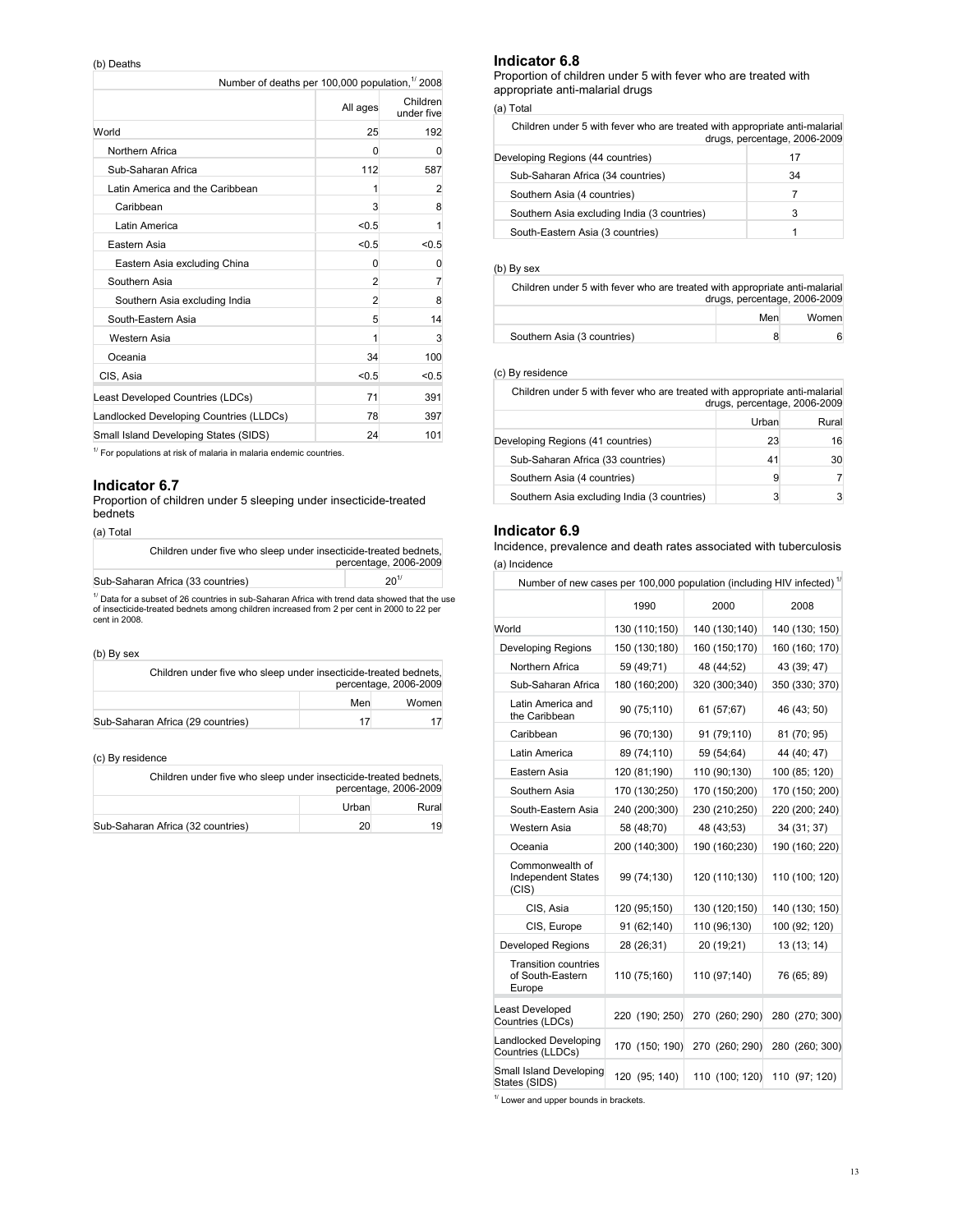(b) Prevalence

| Number of existing cases per 100,000 population (including HIV infected) $^{\text{1}}$ |               |               |               |  |
|----------------------------------------------------------------------------------------|---------------|---------------|---------------|--|
|                                                                                        | 1990          | 2000          | 2008          |  |
| World                                                                                  | 250 (200;330) | 220 (190;260) | 170 (150;210) |  |
| <b>Developing Regions</b>                                                              | 310 (240;410) | 270 (240;310) | 210 (170;250) |  |
| Northern Africa                                                                        | 80 (52;170)   | 33 (23;51)    | 27 (18:44)    |  |
| Sub-Saharan Africa                                                                     | 300 (240;380) | 480 (430;540) | 490 (430;560) |  |
| Latin America and<br>the Caribbean                                                     | 150 (90;250)  | 66 (51;89)    | 40 (30;58)    |  |
| Caribbean                                                                              | 160 (97;320)  | 130 (93;180)  | 96 (64;150)   |  |
| Latin America                                                                          | 130 (85;260)  | 60 (45;85)    | 34 (25;55)    |  |
| Eastern Asia                                                                           | 270 (150;510) | 210 (150;310) | 90 (43;200)   |  |
| Southern Asia                                                                          | 380 (240;660) | 270 (200;380) | 220 (150;330) |  |
| South-Eastern Asia                                                                     | 440 (320;630) | 460 (380;560) | 290 (220;380) |  |
| Western Asia                                                                           | 83 (49;160)   | 59 (44;80)    | 40 (29;59)    |  |
| Oceania                                                                                | 430 (250;790) | 130 (68;280)  | 110 (51;260)  |  |
| Commonwealth of<br><b>Independent States</b><br>(CIS)                                  | 200 (120;320) | 120 (77;190)  | 100 (65;170)  |  |
| CIS, Asia                                                                              | 230 (150;360) | 150 (110;210) | 160 (120;210) |  |
| CIS, Europe                                                                            | 180 (97;350)  | 100 (53;200)  | 72 (33;170)   |  |
| <b>Developed Regions</b>                                                               | 29 (21;43)    | 14 (10;20)    | 9(6;13)       |  |
| <b>Transition countries</b><br>of South-Eastern<br>Europe                              | 160 (70;380)  | 97 (49;200)   | 58 (28;130)   |  |
| Least Developed<br>Countries (LDCs)                                                    | 430 (350;560) | 490 (440;550) | 420 (380;490) |  |
| Landlocked Developing<br>Countries (LLDCs)                                             | 240 (190;300) | 370 (320;430) | 380 (330;450) |  |
| Small Island Developing<br>States (SIDS)                                               | 210 (140;330) | 130 (110;170) | 110 (84;150)  |  |

 $1/1$  Lower and upper bounds in brackets.

#### (c) Deaths

| Number of deaths per 100,000 population (excluding HIV infected) <sup>1/</sup> |             |            |            |  |
|--------------------------------------------------------------------------------|-------------|------------|------------|--|
|                                                                                | 2008        |            |            |  |
| World                                                                          | 30 (22;45)  | 27 (21;34) | 21 (17;27) |  |
| <b>Developing Regions</b>                                                      | 38 (26;55)  | 32 (25;42) | 25 (20;32) |  |
| Northern Africa                                                                | 11 (6;20)   | 5(3;8)     | 4(3;7)     |  |
| Sub-Saharan Africa                                                             | 33 (25;47)  | 50 (40;67) | 52 (41;69) |  |
| Latin America and<br>the Caribbean                                             | 17 (11;27)  | 6(5;8)     | 5(4;7)     |  |
| Caribbean                                                                      | 18 (9;38)   | 15 (8;27)  | 12 (8;21)  |  |
| Latin America                                                                  | 16 (10;27)  | 6(5;7)     | 5(4;7)     |  |
| Eastern Asia                                                                   | 31 (13;77)  | 26 (13;54) | 12 (6;26)  |  |
| Southern Asia                                                                  | 45 (24;94)  | 33 (20;54) | 28 (17;46) |  |
| South-Eastern Asia                                                             | 56 (35;96)  | 56 (38;85) | 37 (26;53) |  |
| Western Asia                                                                   | 9(6;17)     | 7(5;11)    | 5(4,8)     |  |
| Oceania                                                                        | 50 (24;120) | 19 (10;41) | 17 (9;37)  |  |
| CIS                                                                            | 26 (15;47)  | 22 (20;26) | 18 (13;25) |  |
| CIS, Asia                                                                      | 30 (20;49)  | 22 (19;36) | 26 (19;36) |  |
| CIS, Europe                                                                    | 23 (11;52)  | 22 (20;23) | 14 (9;24)  |  |
| <b>Developed Regions</b>                                                       | 3(2,4)      | 1(1;1)     | 1(1;1)     |  |
| <b>Transition countries</b><br>of South-Eastern<br>Europe                      | 21 (10:49)  | 7(7;8)     | 5(4,6)     |  |
| Least Developed<br>Countries (LDCs)                                            | 50 (36:76)  | 56 (44;75) | 50 (40;64) |  |
| Landlocked Developing<br>Countries (LLDCs)                                     | 29 (21;41)  | 40 (31;55) | 42 (33;59) |  |
| Small Island Developing<br>States (SIDS)                                       | 24 (15;39)  | 16 (11;25) | 15 (11;21) |  |

 $1/1$  Lower and upper bounds in brackets.

### **Indicator 6.10**

Proportion of tuberculosis cases detected and cured under directly observed treatment short course

(a) New cases detected under directly observed treatment short course (DOTS)

DOTS smear-positive case detection rate, percentage

|                                                   | 2000        | 2008         |
|---------------------------------------------------|-------------|--------------|
|                                                   |             |              |
| World                                             | 40 (38;43)  | 62 (58;66)   |
| <b>Developing Regions</b>                         | 39 (37;41)  | 61 (58;65)   |
| Northern Africa                                   | 89 (82;98)  | 86 (78;94)   |
| Sub-Saharan Africa                                | 39 (37;41)  | 46 (44;49)   |
| Latin America and the Caribbean                   | 70 (64;75)  | 77 (71;82)   |
| Caribbean                                         | 51 (44;59)  | 62 (53;72)   |
| Latin America                                     | 72 (66;79)  | 79 (73;85)   |
| Eastern Asia                                      | 33 (27;39)  | 72 (60;86)   |
| Southern Asia                                     | 37 (32;43)  | 67 (58;77)   |
| South-Eastern Asia                                | 40 (36:44)  | 66 (60;72)   |
| Western Asia                                      | 52 (47;57)  | 65 (59;71)   |
| Oceania                                           | 31 (26;37)  | 32 (28;37)   |
| Commonwealth of Independent States<br>(CIS)       | 58 (51;65)  | 74 (68;82)   |
| CIS, Asia                                         | 60 (55;65)  | 63 (58;69)   |
| CIS, Europe                                       | 57 (49;67)  | 80 (70;91)   |
| Developed Regions                                 | 87 (82;92)  | 92 (87;97)   |
| Transition countries of South-Eastern<br>Europe   | 99 (84;120) | 110 (93;130) |
| Least Developed Countries (LDCs)                  | 35 (33;36)  | 49 (46;51)   |
| <b>Landlocked Developing Countries</b><br>(LLDCs) | 38 (36:40)  | 41 (38:43)   |
| Small Island Developing States (SIDS)             | 42 (38:46)  | 52 (47;57)   |
|                                                   |             |              |

 $1/$  Lower and upper bounds in brackets.

(b) Patients successfully treated under directly observed treatment short course

|                                              | Treatment success, percentage |      |
|----------------------------------------------|-------------------------------|------|
|                                              | 2000                          | 2007 |
| World                                        | 69                            | 86   |
| Developing Regions                           | 69                            | 87   |
| Northern Africa                              | 88                            | 87   |
| Sub-Saharan Africa                           | 71                            | 79   |
| Latin America and the Caribbean              | 76                            | 82   |
| Caribbean                                    | 72                            | 80   |
| Latin America                                | 77                            | 83   |
| Eastern Asia                                 | 92                            | 94   |
| South Asia                                   | 42                            | 88   |
| South-Eastern Asia                           | 86                            | 89   |
| Western Asia                                 | 77                            | 86   |
| Oceania                                      | 76                            | 46   |
| Commonwealth of Independent States (CIS)     | 77                            | 64   |
| CIS, Asia                                    | 79                            | 75   |
| CIS, Europe                                  | 67                            | 59   |
| <b>Developed Regions</b>                     | 66                            | 61   |
| Transition countries of South-Eastern Europe | 72                            | 85   |
| Least Developed Countries (LDCs)             | 77                            | 85   |
| Landlocked Developing Countries (LLDCs)      | 75                            | 80   |
| Small Island Developing States (SIDS)        | 73                            | 74   |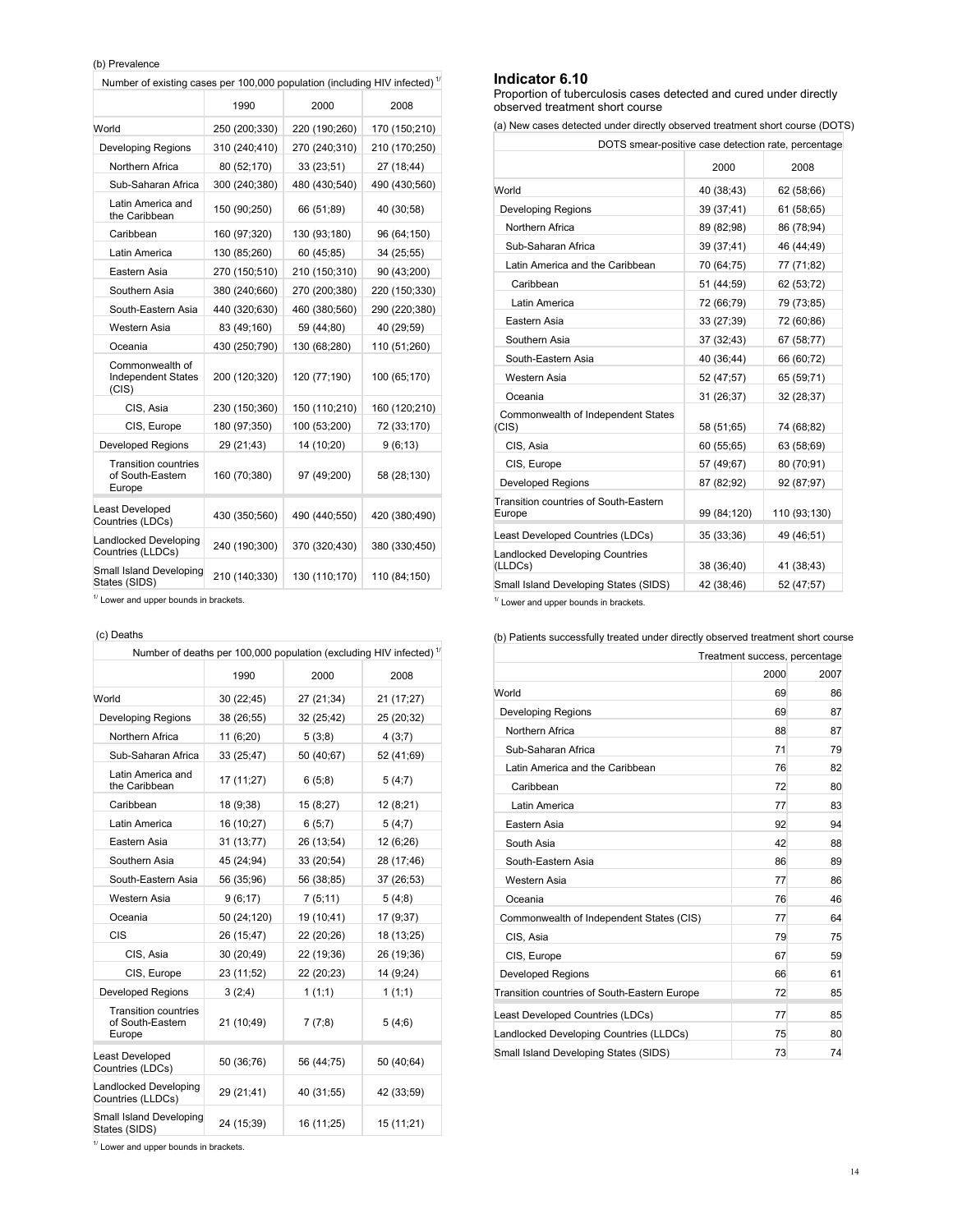Ensure environmental sustainability

# Target 7.A

Integrate the principles of sustainable development into country policies and programmes and reverse the loss of environmental resources

### **Indicator 7.1**

Proportion of land area covered by forest

|                                              | Percentage of land area |      |      |  |
|----------------------------------------------|-------------------------|------|------|--|
|                                              | 1990                    | 2000 | 2010 |  |
| World                                        | 32.0                    | 31.4 | 31.0 |  |
| Developing Regions                           | 30.8                    | 29.5 | 28.8 |  |
| Northern Africa                              | 1.4                     | 1.4  | 1.4  |  |
| Sub-Saharan Africa                           | 31.2                    | 29.5 | 28.1 |  |
| Latin America and the Caribbean              | 52.0                    | 49.6 | 47.4 |  |
| Caribbean                                    | 25.8                    | 28.1 | 30.3 |  |
| Latin America                                | 52.3                    | 49.9 | 47.6 |  |
| Eastern Asia                                 | 16.4                    | 18.0 | 20.5 |  |
| Eastern Asia excluding China                 | 15.2                    | 14.0 | 12.8 |  |
| Southern Asia                                | 14.1                    | 14.1 | 14.5 |  |
| Southern Asia excluding India                | 7.8                     | 7.3  | 7.1  |  |
| South-Eastern Asia                           | 56.9                    | 51.3 | 49.3 |  |
| Western Asia                                 | 2.8                     | 3.0  | 3.4  |  |
| Oceania                                      | 67.5                    | 65.1 | 62.5 |  |
| Commonwealth of Independent States (CIS)     | 39.5                    | 39.6 | 39.6 |  |
| CIS, Asia                                    | 3.9                     | 3.9  | 3.9  |  |
| CIS, Europe                                  | 48.0                    | 48.1 | 48.1 |  |
| <b>Developed Regions</b>                     | 30.0                    | 30.4 | 30.6 |  |
| Transition countries of South-Eastern Europe | 30.2                    | 30.5 | 32.6 |  |
| Least Developed Countries (LDCs)             | 32.7                    | 31.0 | 29.6 |  |
| Landlocked Developing Countries (LLDCs)      | 19.3                    | 18.2 | 17.1 |  |
| Small Island Developing States (SIDS)        | 64.6                    | 63.7 | 62.7 |  |

# **Indicator 7.2**

CO2 emissions, total, per capita and per \$1 GDP (PPP)  $(e)$ 

| Total<br>a) |
|-------------|
|-------------|

|                                                 | Total emissions<br>(millions of metric tons) |        |        |        |
|-------------------------------------------------|----------------------------------------------|--------|--------|--------|
|                                                 | 1990                                         | 2007   |        |        |
| World                                           | 21,899                                       | 24,043 | 27,923 | 29,595 |
| Developing Regions                              | 7,070                                        | 9,915  | 13,277 | 14,894 |
| Northern Africa                                 | 232                                          | 362    | 425    | 453    |
| Sub-Saharan Africa                              | 464                                          | 554    | 658    | 684    |
| Latin America and the Caribbean                 | 1,051                                        | 1,342  | 1,477  | 1,594  |
| Caribbean                                       | 84                                           | 99     | 106    | 120    |
| Latin America                                   | 966                                          | 1.243  | 1.371  | 1.474  |
| Eastern Asia                                    | 2,986                                        | 3,974  | 6,212  | 7,165  |
| Eastern Asia excluding China                    | 525                                          | 569    | 598    | 626    |
| Southern Asia                                   | 1.009                                        | 1.675  | 2.032  | 2.326  |
| Southern Asia excluding India                   | 319                                          | 489    | 621    | 714    |
| South-Eastern Asia                              | 426                                          | 790    | 1.064  | 1.133  |
| Western Asia                                    | 653                                          | 1,042  | 1,218  | 1,340  |
| Oceania                                         | 6                                            | 7      | 11     | 10     |
| CIS <sup>27</sup>                               | 3,797                                        | 2,141  | 2,299  | 2,372  |
| CIS, Asia $^{27}$                               | 499                                          | 330    | 387    | 445    |
| CIS, Europe <sup>2/</sup>                       | 2.806                                        | 1.811  | 1.911  | 1,926  |
| <b>Developed Regions</b>                        | 10,907                                       | 11,768 | 12,084 | 12,053 |
| Transition countries of South-Eastern<br>Europe | 243                                          | 169    | 180    | 191    |
| Least Developed Countries (LDCs)                | 64                                           | 112    | 167    | 185    |
| Landlocked Developing Countries<br>(LLDCs)      | 56                                           | 400    | 460    | 523    |
| Small Island Developing States (SIDS)           | 139                                          | 163    | 182    | 190    |
| Annex I countries 3/, 4/                        | 11.615                                       | 12,577 | 12.958 | 13.026 |

### (b) Per capita

|                                                 | Per capita emissions<br>(metric tons of CO <sub>2</sub> ) |      |      |      |
|-------------------------------------------------|-----------------------------------------------------------|------|------|------|
|                                                 | 1990                                                      | 2000 | 2005 | 2007 |
| World                                           | 4.2                                                       | 3.9  | 4.3  | 4.4  |
| <b>Developing Regions</b>                       | 1.8                                                       | 2.1  | 2.6  | 2.8  |
| Northern Africa                                 | 1.9                                                       | 2.5  | 27   | 2.8  |
| Sub-Saharan Africa                              | 0.9                                                       | 0.8  | 0.9  | 0.9  |
| Latin America and the Caribbean                 | 2.4                                                       | 2.6  | 2.7  | 2.8  |
| Caribbean                                       | 2.7                                                       | 2.9  | 2.9  | 3.2  |
| Latin America                                   | 2.4                                                       | 2.6  | 2.7  | 2.8  |
| Eastern Asia                                    | 2.5                                                       | 3.0  | 45   | 5.1  |
| Eastern Asia excluding China                    | 7.4                                                       | 7.2  | 7.4  | 7.7  |
| Southern Asia                                   | 0.8                                                       | 1.1  | 1.3  | 1.4  |
| Southern Asia excluding India                   | 0.9                                                       | 1.2  | 1.3  | 1.5  |
| South-Eastern Asia                              | 1.0                                                       | 1.5  | 1.9  | 2.0  |
| Western Asia                                    | 4.9                                                       | 6.0  | 6.2  | 6.6  |
| Oceania                                         | 1.0                                                       | 1.0  | 1.3  | 1.1  |
| CIS <sup>27</sup>                               | 11.7                                                      | 7.6  | 8.3  | 8.6  |
| CIS. Asia $^{2}$                                | 7.3                                                       | 4.6  | 5.2  | 5.9  |
| CIS, Europe $2$                                 | 13.1                                                      | 8.6  | 9.4  | 9.6  |
| <b>Developed Regions</b>                        | 12.3                                                      | 12.4 | 12.4 | 12.2 |
| Transition countries of South-Eastern<br>Europe | 6.9                                                       | 4.3  | 4.7  | 5.0  |
| Least Developed Countries (LDCs)                | 0.1                                                       | 0.2  | 0.2  | 0.2  |
| Landlocked Developing Countries<br>(LLDCs)      | 0.3                                                       | 1.2  | 1.3  | 1.4  |
| Small Island Developing States (SIDS)           | 3.2                                                       | 3.2  | 3.3  | 3.3  |
| Annex I countries 3/, 4/                        | 12.0                                                      | 12.2 | 12.2 | 12.1 |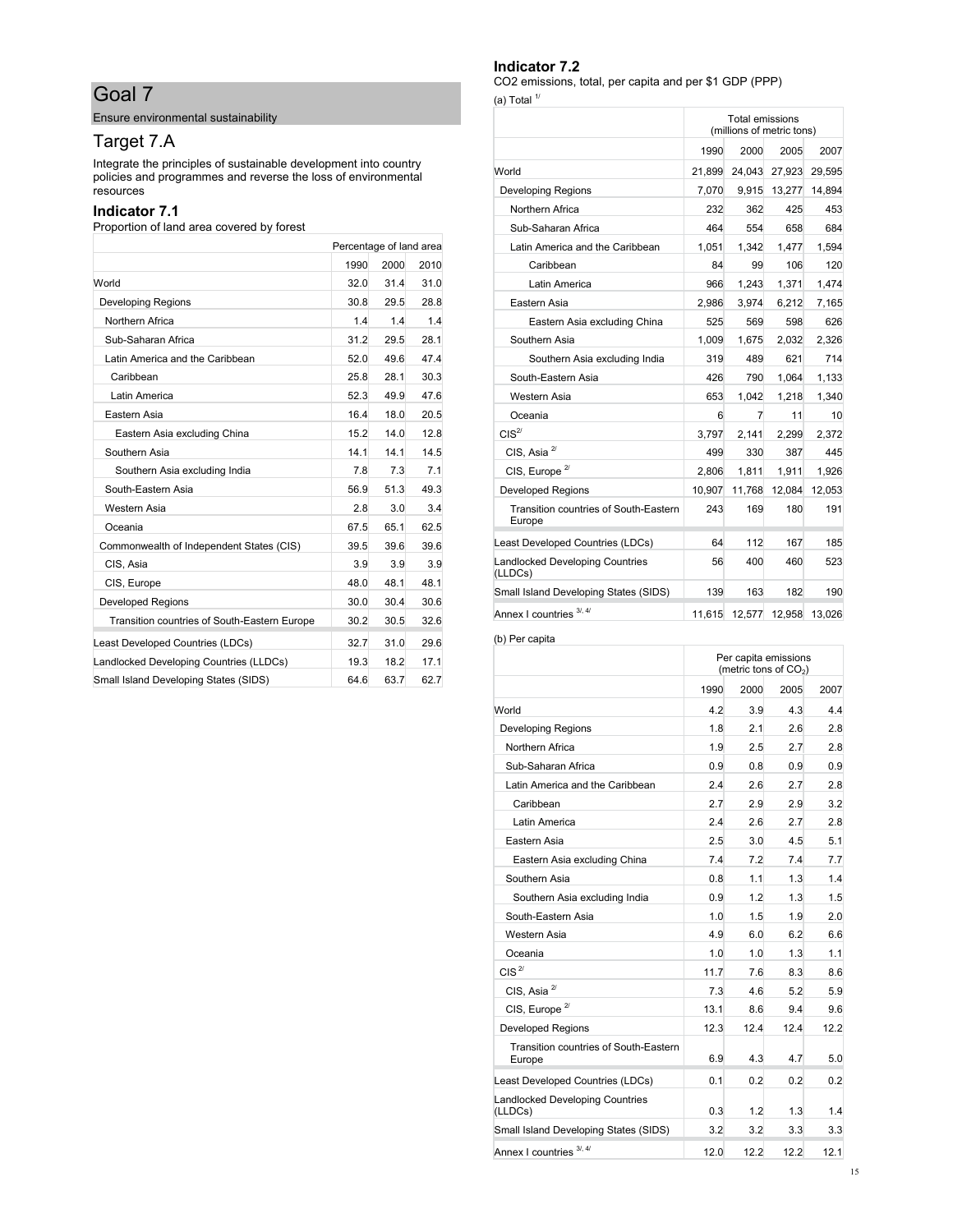# (c) Per \$1 GDP (PPP)

|                                                    | Per \$1 GDP (PPP)<br>(kilograms of CO <sub>2</sub> ) |      |      |      |
|----------------------------------------------------|------------------------------------------------------|------|------|------|
|                                                    | 1990                                                 | 2000 | 2005 | 2007 |
| World                                              | 0.54                                                 | 0.50 | 0.49 | 0.47 |
| <b>Developing Regions</b>                          | 0.65                                                 | 0.59 | 0.60 | 0.58 |
| Northern Africa                                    | 0.43                                                 | 0.54 | 0.52 | 0.50 |
| Sub-Saharan Africa                                 | 0.58                                                 | 0.54 | 0.50 | 0.45 |
| Latin America and the Caribbean                    | 0.33                                                 | 0.31 | 0.30 | 0.29 |
| Caribbean                                          | 0.61                                                 | 0.59 | 0.55 | 0.55 |
| Latin America                                      | 0.33                                                 | 0.31 | 0.30 | 0.29 |
| Eastern Asia                                       | 1.46                                                 | 0.87 | 0.92 | 0.86 |
| Eastern Asia excluding China                       | 0.44                                                 | 0.45 | 0.38 | 0.36 |
| Southern Asia                                      | 0.60                                                 | 0.62 | 0.55 | 0.53 |
| Southern Asia excluding India                      | 0.49                                                 | 0.51 | 0.49 | 0.49 |
| South-Eastern Asia                                 | 0.42                                                 | 0.47 | 0.50 | 0.47 |
| Western Asia                                       | 0.52                                                 | 0.58 | 0.54 | 0.53 |
| Oceania                                            | 0.30                                                 | 0.25 | 0.38 | 0.29 |
| Commonwealth of Independent States<br>$(CIS)^{2l}$ | 1.54                                                 | 1.27 | 0.98 | 0.86 |
| CIS, Asia $^{2}$                                   | 2.37                                                 | 1.80 | 1.33 | 1.21 |
| CIS, Europe <sup>2/</sup>                          | 1.45                                                 | 1.20 | 0.93 | 0.81 |
| <b>Developed Regions</b>                           | 0.49                                                 | 0.41 | 0.38 | 0.36 |
| Transition countries of South-Eastern<br>Europe    | 0.99                                                 | 0.70 | 0.58 | 0.54 |
| Least Developed Countries (LDCs)                   | 0.18                                                 | 0.19 | 0.21 | 0.20 |
| Landlocked Developing Countries<br>(LLDCs)         | 0.30                                                 | 0.96 | 0.76 | 0.71 |
| Small Island Developing States (SIDS)              | 0.59                                                 | 0.43 | 0.41 | 0.36 |
| Annex I countries 3/, 4/                           | 0.51                                                 | 0.43 | 0.40 | 0.38 |

 $^{17}$  Total CO<sub>2</sub> emissions from fossil-fuels (expressed in million metric tons of CO<sub>2</sub>) includes CO<sub>2</sub> emissions from: solid fuel consumption, liquid fuel consumption, gas fuel consumption;<br>cement production; and gas f

 $^{27}$  The 1990 column shows 1992 data.

<sup>3/</sup> Based on the annual national emission inventories of Annex I countries (with the exception<br>of Belarus, Russian Federation and Ukraine, which are included in CIS) that report to the<br>United Nations Framework Convention have annual reporting obligations.

 $^{4/}$  Excludes emissions/removals from land use, land-use change and forestry.

### **Indicator 7.3**

Consumption of ozone-depleting substances

| All ODSs consumption in ODP-tonnes              |                    |         |               |
|-------------------------------------------------|--------------------|---------|---------------|
|                                                 | 1990 <sup>17</sup> | 2000    | 2008          |
| Developing Regions                              | 247.582            | 212.514 | 44.689        |
| Northern Africa                                 | 6.203              | 8.129   | 1.347         |
| Sub-Saharan Africa                              | 23,449             | 9.561   | 1,327         |
| Latin America and the Caribbean                 | 76,048             | 31,087  | 6,715         |
| Caribbean                                       | 2,177              | 1,669   | 219           |
| Latin America                                   | 73,871             | 29,418  | 6,496         |
| Eastern Asia                                    | 103,217            | 105,762 | 21,530        |
| Eastern Asia excluding China                    | 12.904             | 14.885  | 4.144         |
| Southern Asia                                   | 3,338              | 28,161  | 4,057         |
| Southern Asia excluding India                   | 3.338              | 9.466   | 1,152         |
| South-Eastern Asia                              | 21,108             | 16,831  | 2,916         |
| Western Asia                                    | 11,516             | 11,882  | 6,605         |
| Oceania                                         | 47                 | 129     | 10            |
| Commonwealth of Independent States (CIS)        | 139,454            | 27,585  | 1,719         |
| CIS. Asia                                       | 2,738              | 928     | 183           |
| CIS, Europe                                     | 136,716            | 26,657  | 1,536         |
| <b>Developed Regions</b>                        | 826,807            | 24.060  | $-1.792^{27}$ |
| Transition countries of South-Eastern<br>Europe | 6,239              | 966     | 113           |
| Least Developed Countries (LDCs)                | 1,462              | 4,786   | 1,075         |
| Landlocked Developing Countries (LLDCs)         | 3,354              | 2,386   | 437           |
| Small Island Developing States (SIDS)           | 7,162              | 2.147   | 396           |

 $1/$  For years prior to the entry into force of the reporting requirement for a group of substances, missing country consumption values have been estimated at the base year level. This applies to substances in Annexes B, C and E, whose years of entry into force are 1992, 1992 and 1994 respectively.

<sup>2/</sup> Negative numbers will occur where exports plus destruction exceed actual production plus<br>imports.

#### **Indicator 7.4**

Proportion of fish stocks within safe biological limits

(No new global or regional data are available. Data presented are from 2009 report.)

| Percentage of fish stocks within safe biological limits |      |      |      |
|---------------------------------------------------------|------|------|------|
|                                                         | 1990 | 2000 | 2006 |
| Total                                                   | 81   | 72   | 72   |
| Fully exploited                                         | 50   | 47   | 52   |
| Under- and moderately exploited                         | 31   | 25   | 20   |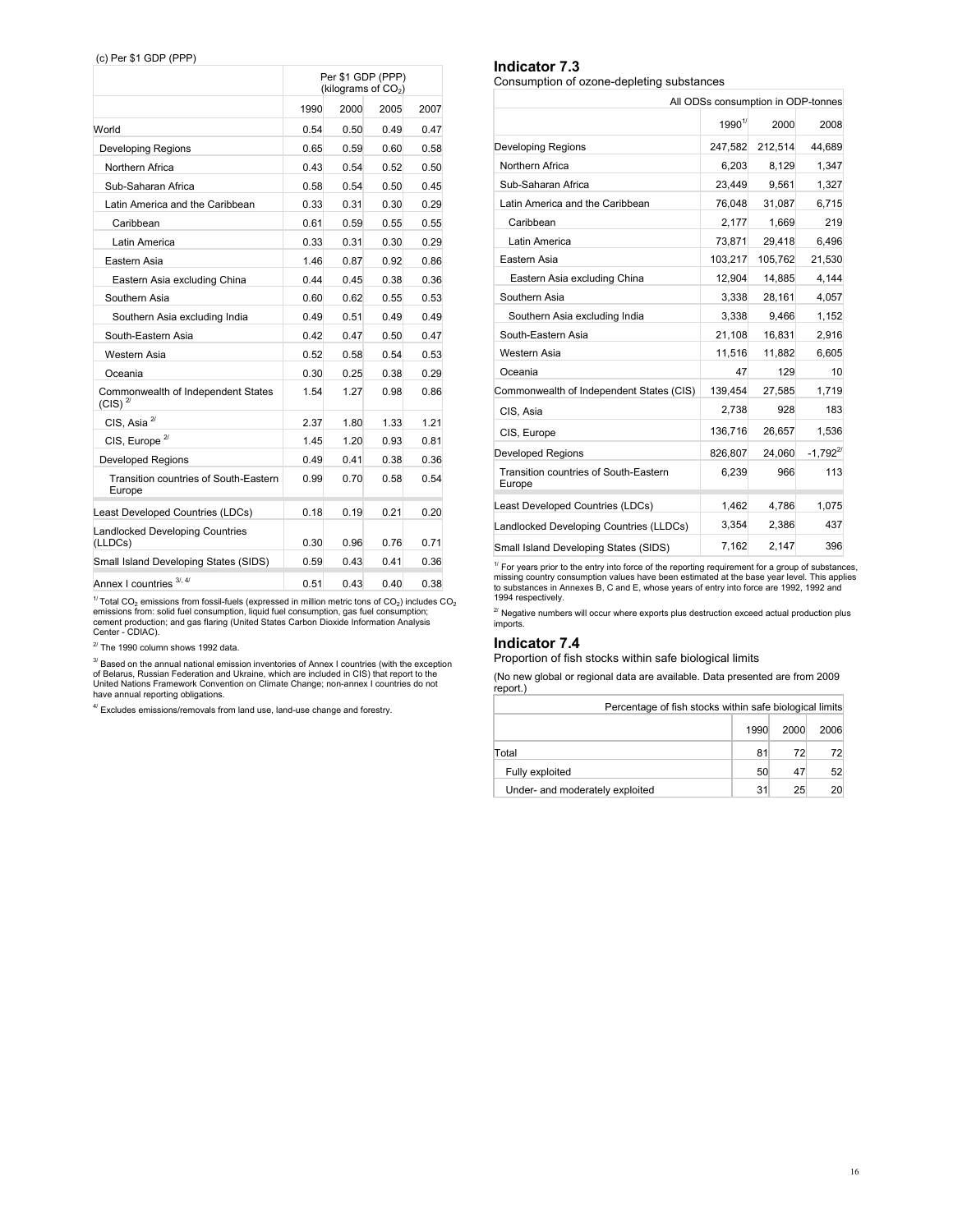### **Indicator 7.5**

Proportion of total water resources used

| Surface water and groundwater withdrawal as percentage of total actual |                                                              |  |
|------------------------------------------------------------------------|--------------------------------------------------------------|--|
|                                                                        | renewable water resources (TARWR), around 2000 <sup>1/</sup> |  |

| Tellewable water resources (TARWR), around 2000 |      |
|-------------------------------------------------|------|
| <b>Developing Regions</b>                       | 6.7  |
| Northern Africa                                 | 77.5 |
| Sub-Saharan Africa                              | 2.2  |
| Latin America and the Caribbean                 | 1.4  |
| Eastern Asia                                    | 21.6 |
| Eastern Asia excluding China                    | 19.2 |
| Southern Asia                                   | 26.8 |
| Southern Asia excluding India                   | 19.6 |
| South-Eastern Asia                              | 4.5  |
| Western Asia                                    | 47.5 |
| Oceania                                         | 0.02 |
| Commonwealth of Independent States (CIS)        | 5.2  |
| <b>Developed Regions</b>                        | 9.2  |
| Transition countries of South-Eastern Europe    | 7.5  |
| Least Developed Countries (LDCs)                | 3.5  |
| Landlocked Developing Countries (LLDCs)         | 8.2  |
| Small Island Developing States (SIDS)           | 1.3  |

 $^{\prime\prime}$  Differences in figures when compared to the statistical annex of the 2009 MDG Report are<br>due to new available data.

# Target 7.B

Reduce biodiversity loss, achieving, by 2010, a significant reduction in the rate of loss

# **Indicator 7.6**

Proportion of terrestrial and marine areas protected

(a) Terrestrial and marine

| Protected area ratio (terrestrial and marine combined) to total territorial area, |      |      | percentage <sup>1/2</sup> |
|-----------------------------------------------------------------------------------|------|------|---------------------------|
|                                                                                   | 1990 | 2000 | 2009                      |
| 3/<br>World                                                                       | 7.9  | 9.9  | 10.9                      |
| <b>Developing Regions</b>                                                         | 8.1  | 10.9 | 12.4                      |
| Northern Africa                                                                   | 3.2  | 3.7  | 4.0                       |
| Sub-Saharan Africa                                                                | 10.4 | 10.6 | 11.1                      |
| Latin America and the Caribbean                                                   | 9.4  | 15.2 | 19.3                      |
| Caribbean                                                                         | 3.5  | 4.0  | 4.6                       |
| Latin America                                                                     | 9.6  | 15.6 | 19.9                      |
| Eastern Asia                                                                      | 11.6 | 14.4 | 15.3                      |
| Eastern Asia excluding China                                                      | 3.9  | 11.5 | 11.5                      |
| Southern Asia                                                                     | 5.3  | 5.9  | 6.2                       |
| Southern Asia excluding India                                                     | 5.7  | 6.5  | 7.1                       |
| South-Eastern Asia                                                                | 4.3  | 6.7  | 7.3                       |
| Western Asia                                                                      | 3.7  | 14.4 | 14.5                      |
| Oceania                                                                           | 0.5  | 1.1  | 1.6                       |
| Commonwealth of Independent States (CIS)                                          | 6.7  | 7.8  | 7.8                       |
| CIS, Asia                                                                         | 2.7  | 3.0  | 3.0                       |
| CIS, Europe                                                                       | 7.6  | 8.8  | 8.8                       |
| <b>Developed Regions</b>                                                          | 10.8 | 12.1 | 13.1                      |
| Transition countries of South-Eastern<br>Europe                                   | 2.8  | 4.9  | 7.0                       |
| Least Developed Countries (LDCs)                                                  | 8.5  | 9.2  | 9.5                       |
| Landlocked Developing Countries (LLDCs)                                           | 8.8  | 10.8 | 11.2                      |
| Small Island Developing States (SIDS)                                             | 1.4  | 2.7  | 3.2                       |

#### (b) Terrestrial

| Terrestrial protected area ratio to total surface area, percentage $1/2$ |      |      |      |
|--------------------------------------------------------------------------|------|------|------|
|                                                                          | 1990 | 2000 | 2009 |
| World <sup>3/</sup>                                                      | 8.7  | 10.7 | 11.6 |
| <b>Developing Regions</b>                                                | 9.4  | 12.4 | 13.9 |
| Northern Africa                                                          | 3.3  | 3.7  | 4.0  |
| Sub-Saharan Africa                                                       | 11.1 | 11.3 | 11.7 |
| Latin America and the Caribbean                                          | 10.5 | 16.1 | 20.8 |
| Caribbean                                                                | 9.1  | 9.8  | 11.1 |
| Latin America                                                            | 10.5 | 16.2 | 20.9 |
| Eastern Asia                                                             | 12.0 | 14.9 | 15.9 |
| Eastern Asia excluding China                                             | 4.0  | 12.1 | 12.1 |
| Southern Asia                                                            | 5.5  | 6.1  | 6.4  |
| Southern Asia excluding India                                            | 5.9  | 6.8  | 7.4  |
| South-Eastern Asia                                                       | 8.6  | 13.0 | 13.6 |
| Western Asia                                                             | 4.0  | 15.4 | 15.5 |
| Oceania                                                                  | 2.0  | 3.0  | 3.0  |
| Commonwealth of Independent States (CIS)                                 | 7.0  | 7.7  | 7.7  |
| CIS, Asia                                                                | 2.7  | 3.0  | 3.0  |
| CIS, Europe                                                              | 7.9  | 8.8  | 8.8  |
| <b>Developed Regions</b>                                                 | 11.6 | 12.9 | 13.6 |
| Transition countries of South-Eastern<br>Europe                          | 2.9  | 4.7  | 6.9  |
| Least Developed Countries (LDCs)                                         | 9.4  | 10.0 | 10.2 |
| Landlocked Developing Countries (LLDCs)                                  | 8.8  | 10.8 | 11.2 |
| Small Island Developing States (SIDS)                                    | 4.0  | 6.3  | 6.7  |

#### (c) Marine

| Marine protected area ratio to total territorial waters, percentage $1/2$ |      |      |      |
|---------------------------------------------------------------------------|------|------|------|
|                                                                           | 1990 | 2000 | 2009 |
| $Word^{3/}$                                                               | 2.9  | 5.0  | 6.3  |
| <b>Developing Regions</b>                                                 | 0.9  | 2.9  | 3.5  |
| Northern Africa                                                           | 1.6  | 2.1  | 3.1  |
| Sub-Saharan Africa                                                        | 0.7  | 1.5  | 1.8  |
| Latin America and the Caribbean                                           | 2.3  | 9.0  | 9.8  |
| Caribbean                                                                 | 1.2  | 1.6  | 2.0  |
| Latin America                                                             | 2.6  | 10.7 | 11.6 |
| Eastern Asia                                                              | 1.2  | 1.7  | 1.9  |
| Eastern Asia excluding China                                              | 3.2  | 3.2  | 3.4  |
| Southern Asia                                                             | 1.3  | 1.4  | 1.6  |
| Southern Asia excluding India                                             | 1.0  | 1.2  | 1.5  |
| South-Eastern Asia                                                        | 0.5  | 1.2  | 1.8  |
| Western Asia                                                              | 0.7  | 2.0  | 2.2  |
| Oceania                                                                   | 0.1  | 0.6  | 1.2  |
| Commonwealth of Independent States (CIS)                                  | 3.2  | 8.9  | 8.9  |
| CIS, Asia                                                                 | 0.2  | 0.4  | 0.4  |
| CIS, Europe                                                               | 3.2  | 8.9  | 8.9  |
| <b>Developed Regions</b>                                                  | 6.5  | 8.1  | 11.0 |
| Transition countries of South-Eastern<br>Europe                           | 0.6  | 9.8  | 10.8 |
| Least Developed Countries (LDCs)                                          | 0.5  | 1.1  | 2.0  |
| Landlocked Developing Countries (LLDCs) <sup>4/</sup>                     | 0.0  | 0.0  | 0.0  |
| Small Island Developing States (SIDS)                                     | 0.4  | 1.2  | 1.8  |

 $^{\prime\prime}$  Differences in figures when compared to the statistical annex of the 2009 MDG Report are<br>due to new available data and revised methodologies.

 $2^{7}$  Protected areas with unknown year of establishment are included in all years.

<sup>3/</sup> Includes territories that are not considered in the calculations of CIS, Developed and<br>Developing Regions aggregates.

4/ Some LLDCs have territorial water claims within inland seas.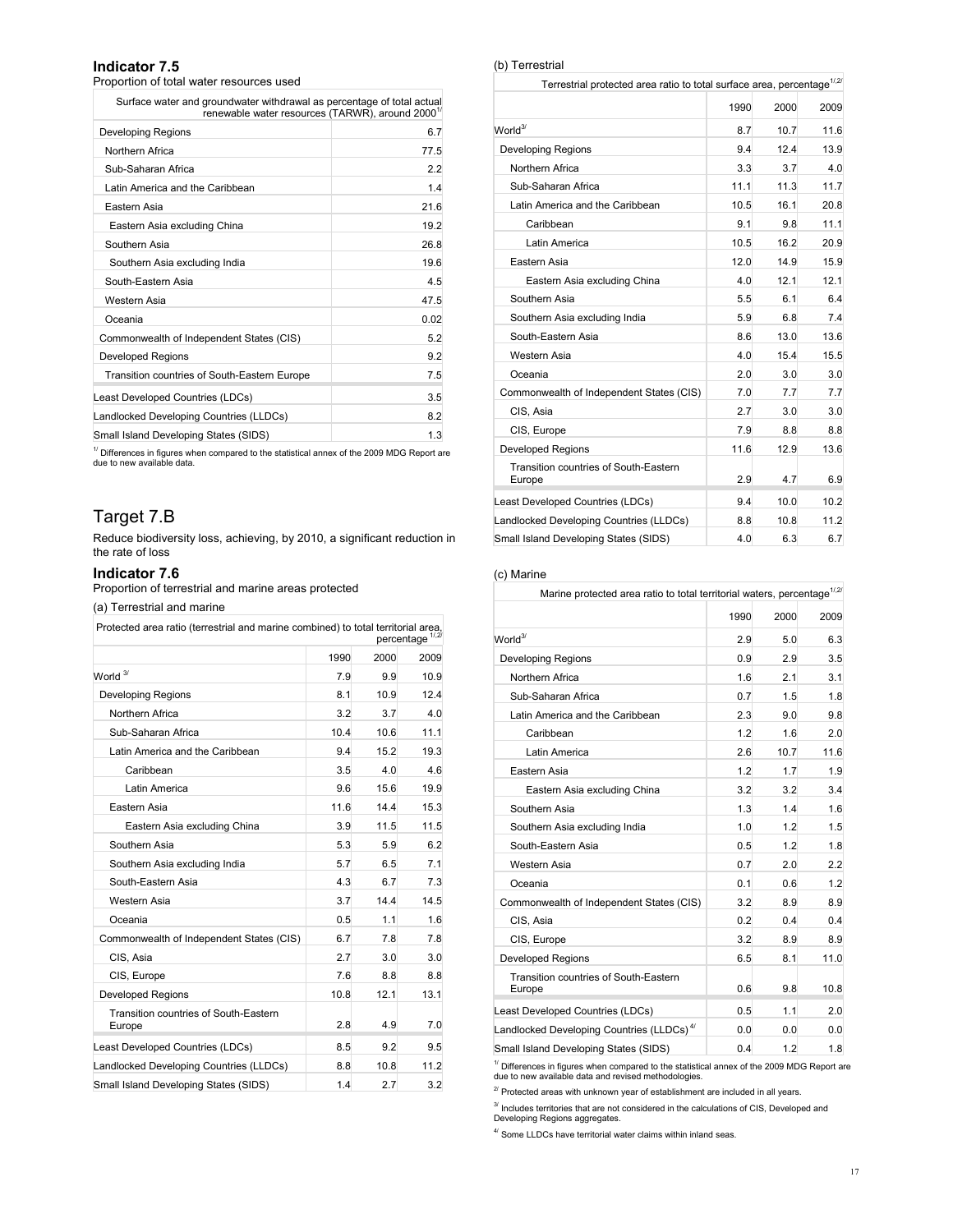### **Indicator 7.7**

Proportion of species threatened with extinction

(No new global or regional data are available for mammals. Data presented are from 2009 report.)

| Percentage of species not expected to go extinct in the near future <sup>1/</sup> |                |       |         |       |
|-----------------------------------------------------------------------------------|----------------|-------|---------|-------|
|                                                                                   | <b>Birds</b>   |       | Mammals |       |
|                                                                                   | 1994           | 2008  | 1996    | 2008  |
| World                                                                             | 93.51          | 93.09 | 86.03   | 85.33 |
| <b>Developing Regions</b>                                                         | 96.44          | 95.71 | 85.87   | 85.13 |
| Northern Africa                                                                   | 92.55          | 92.19 | 90.18   | 89.82 |
| Sub-Saharan Africa                                                                | 97.60<br>97.12 |       | 86.76   | 86.59 |
| Latin America and the Caribbean                                                   | 93.75<br>93.60 |       | 87.09   | 86.56 |
| Caribbean                                                                         | 96.01          | 95.93 | 89.81   | 89.94 |
| Latin America                                                                     | 93.49          | 93.35 | 87.59   | 87.04 |
| Eastern Asia                                                                      | 93.10          | 92.95 | 91.42   | 90.67 |
| Southern Asia                                                                     | 96.19          | 95.78 | 86.92   | 86.21 |
| South-Eastern Asia                                                                | 95.99          | 95.52 | 84.27   | 82.59 |
| Western Asia                                                                      | 93.40          | 92.66 | 92.95   | 92.50 |
| Oceania                                                                           | 97.60          | 96.99 | 85.16   | 84.39 |
| Commonwealth of Independent States<br>(CIS)                                       | 91.86          | 91.41 | 92.28   | 91.68 |
| Developed Regions                                                                 | 92.20          | 91.85 | 91.04   | 90.79 |

 $1/$  IUCN Red List Index values for non-Data Deficient species.

# Target 7.C

Halve, by 2015, the proportion of people without sustainable access to safe drinking water and basic sanitation

#### **Indicator 7.8**

Proportion of population using an improved drinking water source

|  | Percentage of population using an improved drinking water source |  |
|--|------------------------------------------------------------------|--|
|  |                                                                  |  |
|  |                                                                  |  |

|                                             | 1990       |            |            | 2008 |                                     |    |
|---------------------------------------------|------------|------------|------------|------|-------------------------------------|----|
|                                             |            |            |            |      | Total Urban Rural Total Urban Rural |    |
| World                                       | 77         | 95         | 64         | 87   | 96                                  | 78 |
| <b>Developing Regions</b>                   | 71         | 93         | 60         | 84   | 94                                  | 76 |
| Northern Africa                             | 86         | 94         | 78         | 92   | 95                                  | 87 |
| Sub-Saharan Africa                          | 49         | 83         | 36         | 60   | 83                                  | 47 |
| Latin America and the Caribbean             | 85         | 95         | 63         | 93   | 97                                  | 80 |
| Eastern Asia                                | 69         | 97         | 56         | 89   | 98                                  | 82 |
| Eastern Asia excluding China                | $93^{1/2}$ | $97^{1/2}$ | $80^{1/2}$ | 98   | 100                                 | 91 |
| Southern Asia                               | 75         | 91         | 69         | 87   | 95                                  | 83 |
| Southern Asia excluding India               | 82         | 95         | 77         | 85   | 93                                  | 80 |
| South-Eastern Asia                          | 72         | 92         | 63         | 86   | 92                                  | 81 |
| Western Asia                                | 86         | 96         | 70         | 90   | 96                                  | 78 |
| Oceania                                     | 51         | 92         | 38         | 50   | 92                                  | 37 |
| Commonwealth of Independent<br>States (CIS) | 92         | 98         | 82         | 94   | 98                                  | 87 |
| CIS, Asia                                   | 88         | 96         | 80         | 88   | 97                                  | 80 |
| CIS, Europe                                 | 94         | 98         | 82         | 96   | 98                                  | 91 |
| <b>Developed Regions</b>                    | 99         | 100        | 98         | 100  | 100                                 | 98 |
| Least Developed Countries (LDCs)            | 54         | 81         | 47         | 62   | 80                                  | 54 |

 $<sup>1</sup>$  Data from 1995.</sup>

### **Indicator 7.9**

Proportion of population using an improved sanitation facility

Percentage of population using an improved sanitation facility

|                                             | 1990      |            | 2008       |    |                                     |    |
|---------------------------------------------|-----------|------------|------------|----|-------------------------------------|----|
|                                             |           |            |            |    | Total Urban Rural Total Urban Rural |    |
| World                                       | 54        | 77         | 36         | 61 | 76                                  | 45 |
| Developing Regions                          | 41        | 65         | 28         | 52 | 68                                  | 40 |
| Northern Africa                             | 72        | 91         | 55         | 89 | 94                                  | 83 |
| Sub-Saharan Africa                          | 28        | 43         | 21         | 31 | 44                                  | 24 |
| Latin America and the Caribbean             | 69        | 81         | 39         | 80 | 86                                  | 55 |
| Eastern Asia                                | 43        | 53         | 39         | 56 | 61                                  | 53 |
| Eastern Asia excluding China                | $86^{1/}$ | $88^{1/2}$ | $78^{1/1}$ | 97 | 99                                  | 92 |
| Southern Asia                               | 25        | 56         | 13         | 36 | 57                                  | 26 |
| Southern Asia excluding India               | 42        | 74         | 30         | 50 | 65                                  | 42 |
| South-Eastern Asia                          | 46        | 69         | 36         | 69 | 79                                  | 60 |
| Western Asia                                | 80        | 96         | 53         | 85 | 94                                  | 67 |
| Oceania                                     | 55        | 85         | 46         | 53 | 81                                  | 45 |
| Commonwealth of Independent<br>States (CIS) | 89        | 94         | 79         | 89 | 93                                  | 83 |
| CIS, Asia                                   | 91        | 96         | 86         | 91 | 91                                  | 91 |
| CIS, Europe                                 | 89        | 94         | 76         | 89 | 94                                  | 76 |
| <b>Developed Regions</b>                    | 99        | 100        | 97         | 99 | 100                                 | 96 |
| Least Developed Countries (LDCs)            | 24        | 43         | 19         | 36 | 50                                  | 31 |

 $1/1$  Data from 1995. These data are based on a subset of countries different from those used for the 2008 estimates.

# Target 7.D

By 2020, to have achieved a significant improvement in the lives of at least 100 million slum dwellers

#### **Indicator 7.10**

Proportion of urban population living in slums

|                                 | Percentage of urban population living in slums " |      |      |  |  |  |
|---------------------------------|--------------------------------------------------|------|------|--|--|--|
|                                 | 1990                                             | 2000 | 2010 |  |  |  |
| Developing Regions              | 46.1                                             | 39.3 | 32.7 |  |  |  |
| Northern Africa                 | 34.4                                             | 20.3 | 13.3 |  |  |  |
| Sub-Saharan Africa              | 70.0                                             | 65.0 | 61.7 |  |  |  |
| Latin America and the Caribbean | 33.7                                             | 29.2 | 23.5 |  |  |  |
| Eastern Asia                    | 43.7                                             | 37.4 | 28.2 |  |  |  |
| Southern Asia                   | 57.2                                             | 45.8 | 35.0 |  |  |  |
| South-Eastern Asia              | 49.5                                             | 39.6 | 31.0 |  |  |  |
| Western Asia                    | 22.5                                             | 20.6 | 24.6 |  |  |  |
| Oceania                         | 24.1                                             | 24.1 | 24.1 |  |  |  |

 $^{\prime\prime}$  Represented by the urban population living in households with at least one of the four<br>characteristics: lack of access to improved drinking water, lack of access to improved<br>sanitation, overcrowding (three or mor figures are not comparable to the slum estimates published previously where all households using pit latrines were considered as slum households.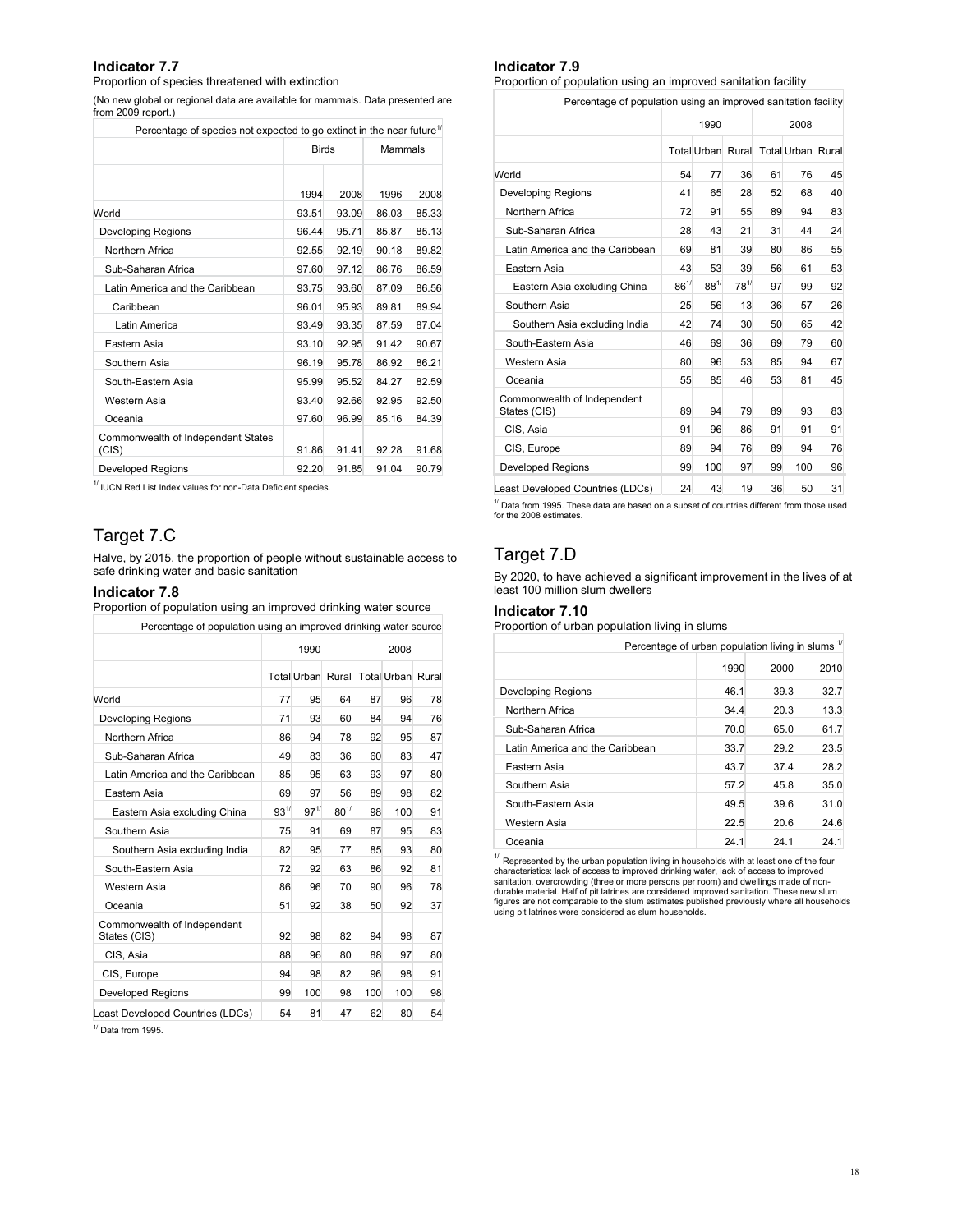#### Develop a global partnership for development

# Target 8.A

Develop further an open, rule-based, predictable, non-discriminatory trading and financial system.

Includes a commitment to good governance, development, and poverty reduction – both nationally and internationally

# Target 8.B

Address the special needs of the least developed countries

Includes: tariff and quota free access for least developed countries' exports; enhanced programme of debt relief for HIPC and cancellation of official bilateral debt; and more generous ODA for countries committed to poverty reduction

# Target 8.C

Address the special needs of landlocked developing countries and small island developing States (through the Programme of Action for the Sustainable Development of Small Island Developing States and the outcome of the twenty-second special session of the General Assembly)

# Target 8.D

Deal comprehensively with the debt problems of developing countries through national and international measures in order to make debt sustainable in the long term

# Official development assistance (ODA)

#### **Indicator 8.1**

Net ODA, total and to the least developed countries, as a percentage of OECD/DAC donors' gross national income

(a) Annual total assistance<sup>1</sup>, billions of current US dollars

|                                                                  | 1990 |  |                          |  | 2002 2005 2006 2007 2008 2009 <sup>/p</sup> |
|------------------------------------------------------------------|------|--|--------------------------|--|---------------------------------------------|
| All developing countries 52.8 58.6 107.8 104.8 104.2 122.3 119.6 |      |  |                          |  |                                             |
| <b>LDCs</b>                                                      | 15.1 |  | 15.9 26.1 30.1 32.1 37.1 |  |                                             |

p/ Preliminary data

 $1/$  Includes non-ODA debt forgiveness but excludes forgiveness of debt for military purposes.

(b) Share of OECD/DAC donors' gross national income, percentage

|                                             | $1990 -$ |      |      |      |      |      | $2002$   2005   2006   2007   2008   2009 <sup>/p</sup> |
|---------------------------------------------|----------|------|------|------|------|------|---------------------------------------------------------|
| All developing countries 0.32 0.23 0.32 0.3 |          |      |      |      | 0.27 | 0.3  | 0.31                                                    |
| <b>LDCs</b>                                 | 0.09     | 0.06 | 0.08 | 0.09 | 0.08 | 0.09 |                                                         |

p/ Preliminary data

#### **Indicator 8.2**

Proportion of total bilateral, sector-allocable ODA of OECD/DAC donors to basic social services (basic education, primary health care, nutrition, safe water and sanitation)

| All OECD/DAC donors                               |      |      |      |           |      |      |  |  |
|---------------------------------------------------|------|------|------|-----------|------|------|--|--|
|                                                   | 1998 | 2000 |      | 2002 2004 | 2006 | 2008 |  |  |
| Percentage of bilateral, sector-<br>allocable aid | 10.7 | 15.5 | 17.3 | 15.9      | 20.0 | 18.6 |  |  |
| In billion US \$                                  | 3.0  | 4.3  | 4.9  | 7.7       | 11.5 | 15.5 |  |  |

### **Indicator 8.3**

Proportion of bilateral official development assistance of OECD/DAC donors that is untied

| All OECD/DAC countries <sup>1/</sup> |      |           |      |      |                |      |  |
|--------------------------------------|------|-----------|------|------|----------------|------|--|
|                                      | 1990 | 2003      |      |      | 2005 2006 2007 | 2008 |  |
| Percentage of aid that is untied     |      | 67.6 91.1 | 91.4 | 88.3 | 83.9           | 86.5 |  |
| In billion US \$                     | 16.3 | 30.1      | 49   | 62.2 | 60.3           | 80.6 |  |

 $1/$  Excludes technical co-operation and administrative costs as well as ODA for which the tying status is not reported. The percentage of bilateral ODA, excluding technical co-operation and administrative costs, with reported tying status was 99.6 % in 2008.

### **Indicator 8.4**

ODA received in landlocked developing countries as a proportion of their gross national incomes

|                                | Landlocked developing countries |      |      |                     |      |      |
|--------------------------------|---------------------------------|------|------|---------------------|------|------|
|                                | 1990                            |      |      | 2003 2005 2006 2007 |      | 2008 |
| Percentage of recipients' GNIs | 6.3                             | 8.1  | 7.0  | 6.2                 | 5.6  | 4.2  |
| In billion US \$               | 7.0                             | 12.1 | 15.0 | 16.6                | 18.9 | 22.6 |

### **Indicator 8.5**

ODA received in small island developing states as a proportion of their gross national incomes

| Small islands developing states |      |    |                 |     |                          |     |
|---------------------------------|------|----|-----------------|-----|--------------------------|-----|
|                                 | 1990 |    |                 |     | 2003 2005 2006 2007 2008 |     |
| Percentage of recipients' GNIs  | 2.7  |    | $2.5\qquad 2.5$ | 2.5 | 2.8                      | 2.7 |
| In billion US \$                | 21   | 18 | 2.5             | 27  | 3.2                      | 3.7 |

# Market access

#### **Indicator 8.6**

Proportion of total developed country imports (by value and excluding arms) from developing countries and least developed countries, admitted free of duty

|                                    | Percentage of total developed country imports |      |      |      |      |
|------------------------------------|-----------------------------------------------|------|------|------|------|
|                                    | 1996                                          | 2000 | 2004 | 2006 | 2008 |
| (a) Excluding arms                 |                                               |      |      |      |      |
| Developing countries <sup>/1</sup> | 53                                            | 63   | 76   | 81   | 84   |
| <b>LDCs</b>                        | 68                                            | 75   | 82   | 89   | 92   |
| (b) Excluding arms and oil         |                                               |      |      |      |      |
| Developing countries <sup>/1</sup> | 54                                            | 65   | 76   | 77   | 80   |
| Northern Africa                    | 20                                            | 26   | 94   | 95   | 95   |
| Sub-Saharan Africa                 | 88                                            | 83   | 91   | 93   | 94   |
| Latin America and the<br>Caribbean | 58                                            | 58   | 93   | 97   | 96   |
| Latin America                      | 74                                            | 82   | 92   | 93   | 93   |
| Eastern Asia                       | 35                                            | 52   | 63   | 64   | 68   |
| Southern Asia                      | 41                                            | 46   | 62   | 62   | 66   |
| South-Eastern Asia                 | 60                                            | 76   | 76   | 78   | 80   |
| Western Asia                       | 45                                            | 56   | 89   | 93   | 95   |
| Oceania                            | 82                                            | 79   | 84   | 87   | 91   |
| <b>CIS</b>                         | 59                                            | 59   | 87   | 89   | 91   |
| LDCs                               | 78                                            | 70   | 80   | 79   | 81   |

<sup>/1</sup> Includes CIS countries.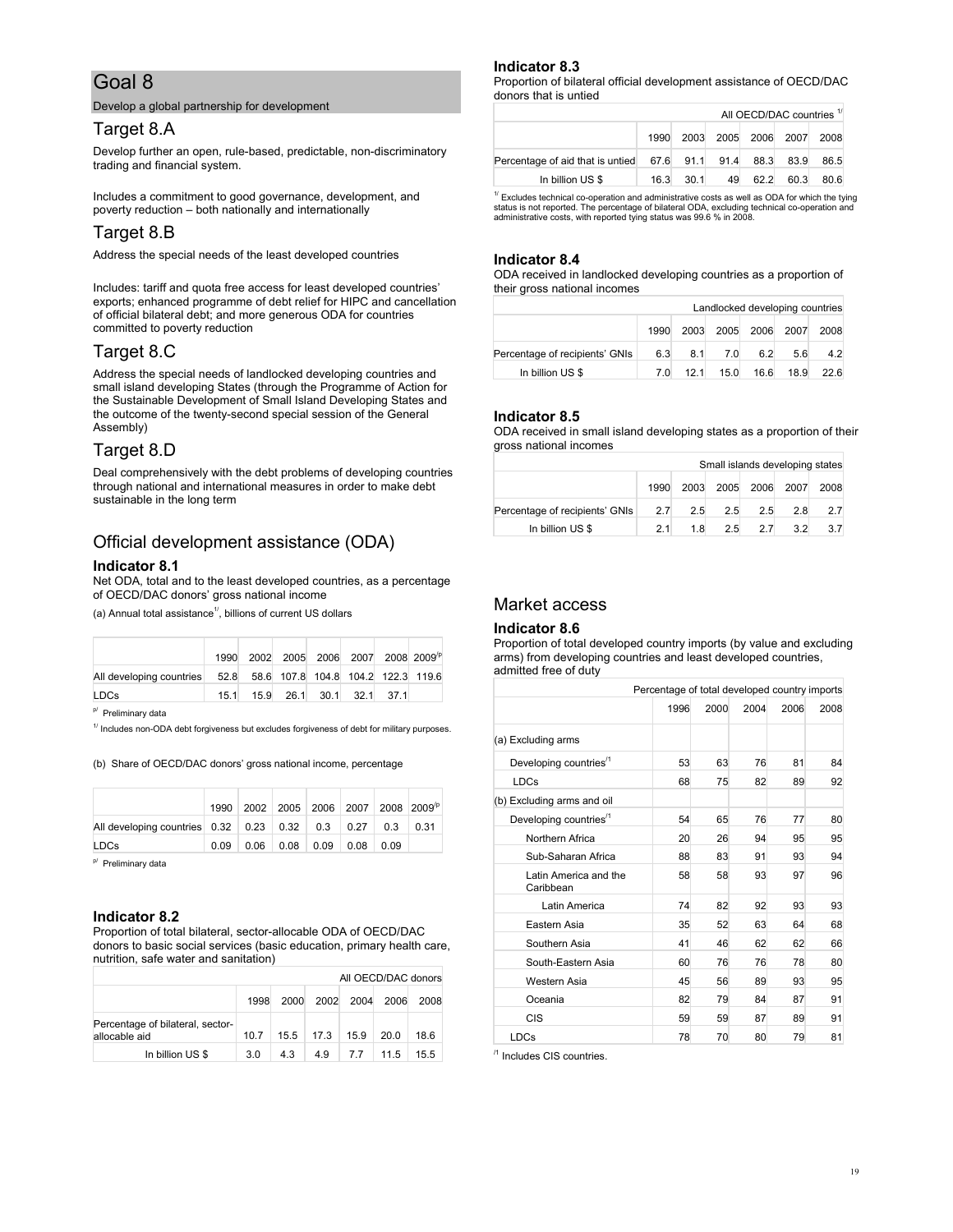#### **Indicator 8.7**

Average tariffs imposed by developed countries on agricultural products and textiles and clothing from developing countries

|                        |      |      |      | Percentage |
|------------------------|------|------|------|------------|
|                        | 1996 | 2000 | 2004 | 2008       |
| (a) Agricultural goods |      |      |      |            |
| Developing countries   | 10.5 | 9.3  | 9.1  | 8.0        |
| LDCs                   | 3.9  | 3.6  | 3.0  | 1.6        |
| Textiles<br>(b)        |      |      |      |            |
| Developing countries   | 7.3  | 6.6  | 5.2  | 5.1        |
| <b>LDCs</b>            | 4.6  | 4.1  | 3.2  | 3.2        |
| Clothing<br>(c)        |      |      |      |            |
| Developing countries   | 11.5 | 10.8 | 8.6  | 8.2        |
| <b>LDCs</b>            | 8.2  | 7.8  | 6.4  | 6.4        |

#### **Indicator 8.8**

Agricultural support estimate for OECD countries as a percentage of their gross domestic product

|                                         | Agriculture support estimate in OECD countries |       |      |                                   |      |      |  |  |  |
|-----------------------------------------|------------------------------------------------|-------|------|-----------------------------------|------|------|--|--|--|
|                                         | 1990                                           | 2003  |      | 2005 2006 2007 2008 <sup>/p</sup> |      |      |  |  |  |
| As percentage of OECD<br>countries' GDP | 2.05                                           | 1 1 7 | 1.05 | 0.96                              | 0.88 | 0.84 |  |  |  |
| In billion US \$                        | 327                                            | 350   | 375  | 363                               | 364  | 376  |  |  |  |

p/ Preliminary data

#### **Indicator 8.9**

Proportion of ODA provided to help build trade capacity

|  | Aid for trade proxies as a percent of bilateral sector allocable ODA, World |  |
|--|-----------------------------------------------------------------------------|--|
|--|-----------------------------------------------------------------------------|--|

|                                                                          | 2001 | 2003 | 2005 | 2007 | 2008 |
|--------------------------------------------------------------------------|------|------|------|------|------|
| Trade policy and regulations & trade-<br>related adjustment <sup>n</sup> |      |      |      |      |      |
|                                                                          | 1.0  | 0.8  | 0.8  | 0.8  | 0.8  |
| Economic infrastructure                                                  | 21.5 | 14.8 | 17.2 | 13.1 | 18.1 |
| Building productive capacity                                             | 16.0 | 13.4 | 12.8 | 13.3 | 14.7 |
| Total aid for trade                                                      | 38.5 | 29.0 | 30.7 | 27.2 | 33.7 |

<sup>/1</sup> Reporting of trade-related adjustment data commenced in 2007. Only Canada<br>and the EC reported.

# Debt sustainability

#### **Indicator 8.10**

Total number of countries that have reached their HIPC decision points and number that have reached their HIPC completion points (cumulative)

|                                                 |                   | Number of countries |
|-------------------------------------------------|-------------------|---------------------|
|                                                 | 2000 <sup>1</sup> | $2010^{27}$         |
| Reached completion point                        |                   | 28                  |
| Reached decision point but not completion point | 21                |                     |
| Yet to be considered for decision point         | 12                |                     |
| Total eligible countries                        | 34                |                     |

 $1/$  As of December 2000. Only includes countries that are HIPC in 2010.

 $^{27}$  As of March 2010.

#### **Indicator 8.11**

#### Debt relief committed under HIPC and MDRI initiative

| Debt relief committed under HIPC and MDRI initiatives  |                                           |             |
|--------------------------------------------------------|-------------------------------------------|-------------|
|                                                        | (US\$ billions, cumulative) <sup>1/</sup> |             |
|                                                        | 2000                                      | $2010^{27}$ |
| To countries that reached decision or completion point | 32                                        | R?          |

 $1/$  Expressed in end-2008 net present value terms. Commitment status as of March 2010.  $2^{7}$  Excludes \$38.4 million (in nominal terms) of committed debt relief by the IDA to Afghanistan

and \$201.3 million (in nominal terms) of committed debt relief from IDA and IMF to Congo.

#### **Indicator 8.12**

Debt service as a percentage of exports of goods and services

Debt service as a percentage of exports of goods and services and net income from abroad $1$ 

|                                                 | 1990        | 1995 | 2000 | 2008 |
|-------------------------------------------------|-------------|------|------|------|
| Developing Regions                              | 19.7        | 14.4 | 12.6 | 3.5  |
| Northern Africa                                 | 39.9        | 22.7 | 15.4 | 6.1  |
| Sub-Saharan Africa                              | 17.6        | 10.4 | 9.4  | 1.9  |
| Latin America and the Caribbean                 | 20.6        | 18.7 | 21.8 | 6.7  |
| Caribbean                                       | 16.8        | 10.8 | 8.0  | 11.3 |
| Latin America                                   | 20.7        | 19.0 | 22.2 | 6.6  |
| Eastern Asia                                    | 10.6        | 9.0  | 5.1  | 0.6  |
| Southern Asia                                   | 17.6        | 27.0 | 13.8 | 5.4  |
| Southern Asia excluding India                   | 9.3         | 22.3 | 11.5 | 7.9  |
| South-Eastern Asia                              | 16.7        | 7.9  | 6.5  | 2.8  |
| Western Asia                                    | 27.8        | 22.3 | 17.5 | 9.5  |
| Oceania                                         | 14.0        | 7.8  | 5.9  | 1.2  |
| Commonwealth of Independent States (CIS)        | $0.6^{27}$  | 6.1  | 8.1  | 3.9  |
| CIS, Asia                                       | $0.6^{2/3}$ | 3.8  | 8.4  | 0.6  |
| CIS, Europe                                     | $0.6^{27}$  | 6.2  | 8.1  | 4.4  |
| Transition countries of South-Eastern<br>Europe | 9.7         | 11.7 | 11.8 | 4.1  |
| Least Developed Countries (LDCs)                | 16.8        | 13.4 | 11.6 | 2.9  |
| Landlocked Developing Countries (LLDCs)         | 14.9        | 7.3  | 8.6  | 1.2  |
| Small Island Developing States (SIDS)           | 13.7        | 9.5  | 8.7  | 8.4  |
|                                                 |             |      |      |      |

<sup>1/</sup> Includes countries reporting to the World Bank's Debtor Reporting System, Aggregates are<br>based on available data and for some years might exclude countries that do not have data on<br>exports of goods and services and ne  $^{27}$  Data are for 1993.

# Target 8.E

In co-operation with pharmaceutical companies, provide access to affordable, essential drugs in developing countries

#### **Indicator 8.13**

Proportion of population with access to affordable essential drugs on a sustainable basis

(No global or regional data are available.)